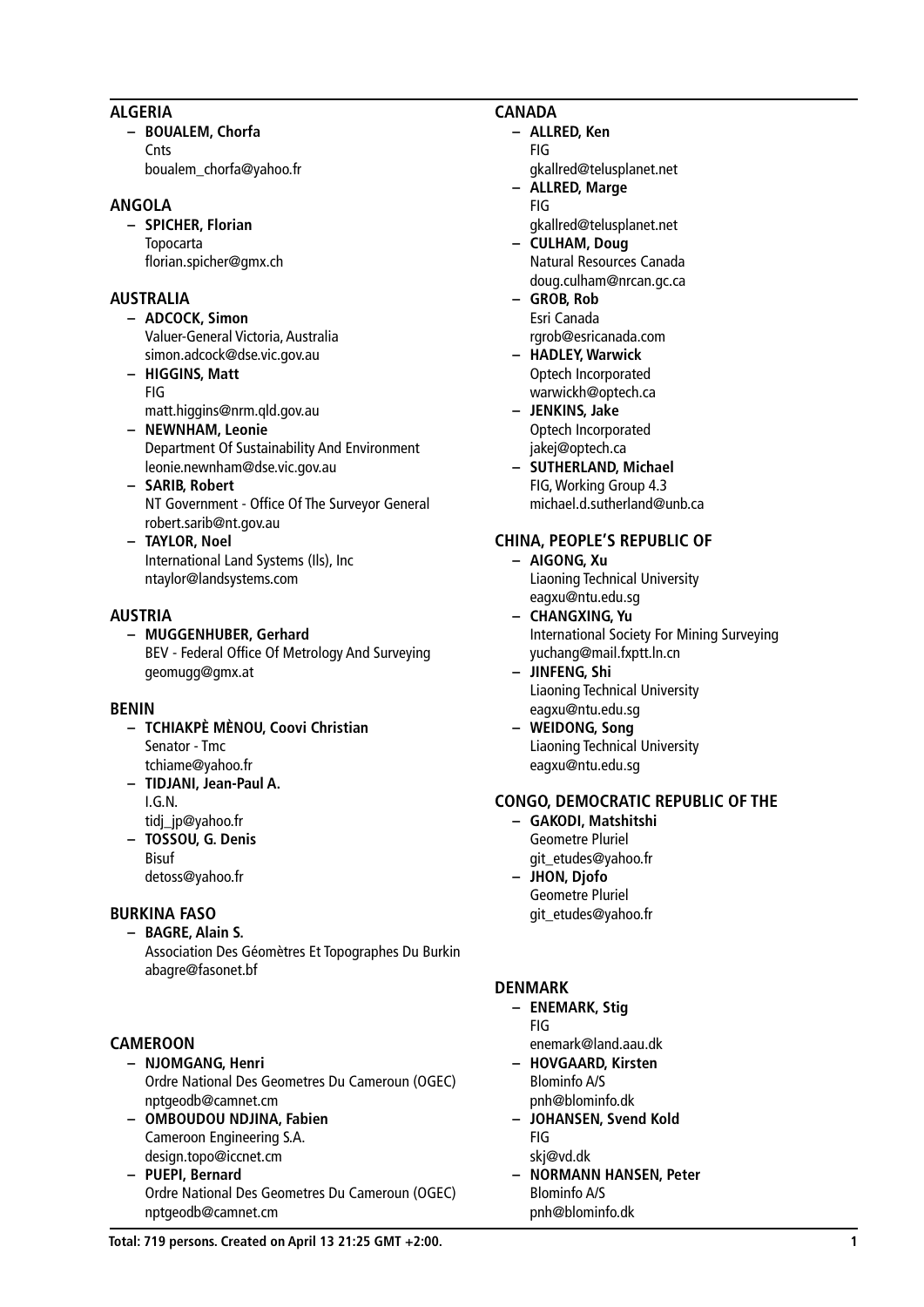## **DENMARK (continued)**

- **– PEDERSEN, Per Wilhelm** FIG
	- per.wilhelm@fig.net
- **– SKRUBBELTRANG, Peter Lassen** Cowi A/S pel@cowi.dk
- **– SVENDSTORP, Tine** FIG tine@fig.net
- **– VILLIKKA, Markku** FIG
	- markku.villikka@fig.net

## **EGYPT**

- **– KHADDASH, Mohamed** Quality Standards Information Technology mohamed.khadash@qs4it.com
- **– SAAD, Kholoud** Quality Standards Information Technology kholoud.saad@qs4it.com

## **ETHIOPIA**

**– CHUKWUDOZIE, Ezigbalike** DISD UN Economic Commission For Africa ezigbalike.uneca@un.org

## **FRANCE**

- **– DOMINIQUE, Baggio** Service Hydrographique De La Marine (SHOM) baggio@shom.fr
- **– GASTALDI, Jacques** Fief
- r.khouri@geometre-expert.fr **– GAUDET, Alain** Ordre Des Géomètres Experts ordre@geometre-expert.fr
- **– KHOURI, Rafic** Ordre Des Géomètres Experts r.khouri@geometre-expert.fr
- **– MAZUYER, François** Ordre Des Géomètres Experts ordre@geometre-expert.fr

# **GERMANY**

- **– BARTH, Andreas** Beak Consultants Gmbh andreas.barth@beak.de
- **– BÉDARD, Serge** Hansa Luftbild bedard@hansaluftbild.de
- **– DIENST, Hartmut** Hansa Luftbild Consulting International Gmbh dienst@hansaluftbild.de
- **– DREES, Andreas** FIG fig@adrees.de
- **– FRIESECKE, Frank** University Of Bonn, Germany friesecke@uni-bonn.de

University Of Bonn, Germany friesecke@uni-bonn.de **– GOLLWITZER, Thomas** FIG Council thomas.gollwitzer@fig2006.de **– HENNINGER, Walter** Bavarian State Agency For Surveying And Geoinform. walter.henninger@lvg.bayern.de **– HILLINGER, Kurt** Local Organising Committee FIG 2006 Munich kurt.hillinger@fig2006.de **– MAGEL, Ansi** FIG magel@landentwicklung-muenchen.de **– MAGEL, Holger** FIG magel@landentwicklung-muenchen.de **– MILEV, Ivo** Technet Gmbh ivo.milev@technet-gmbh.de **– MUELLER, Hartmut** University Of Applied Sciences - I3mainz mueller@geoinform.fh-mainz.de **– SCHMIDT, Frank** Beak Consultants Gmbh frank.schmidt@beak.de **– SCHROTH, Ralf** FIG schroth@hansaluftbild.de **– SPERLING, Dietmar** FIG-Functionary dietmar.sperling@t-online.de **– STAIGER, Rudolf** Dvw rudolf.staiger@uni-essen.de **– ZUELSDORF, Guenther** German International Cooperation g@zuelsdorf.com **GHANA – ABABIO-LARBIE, Eleanor** Ghana Institution Of Surveyors surveyor@africaonline.com.gh **– ABANDOH-SAM, Joseph** Survey Department surveyor@africaonline.com.gh **– ABBEY, John Laud** Aesl niiabbey57@yahoo.com

**– FRIESECKE, Herwart**

- **– ABBEY, Joseph** Tema Development Corporation (Tdc) n/a
- **– ABBOSEY, Jonathan** Survey Department surveyor@africaonline.com.gh
- **– ABOAH, Issac** Ghana Ports & Harbour Authority n/a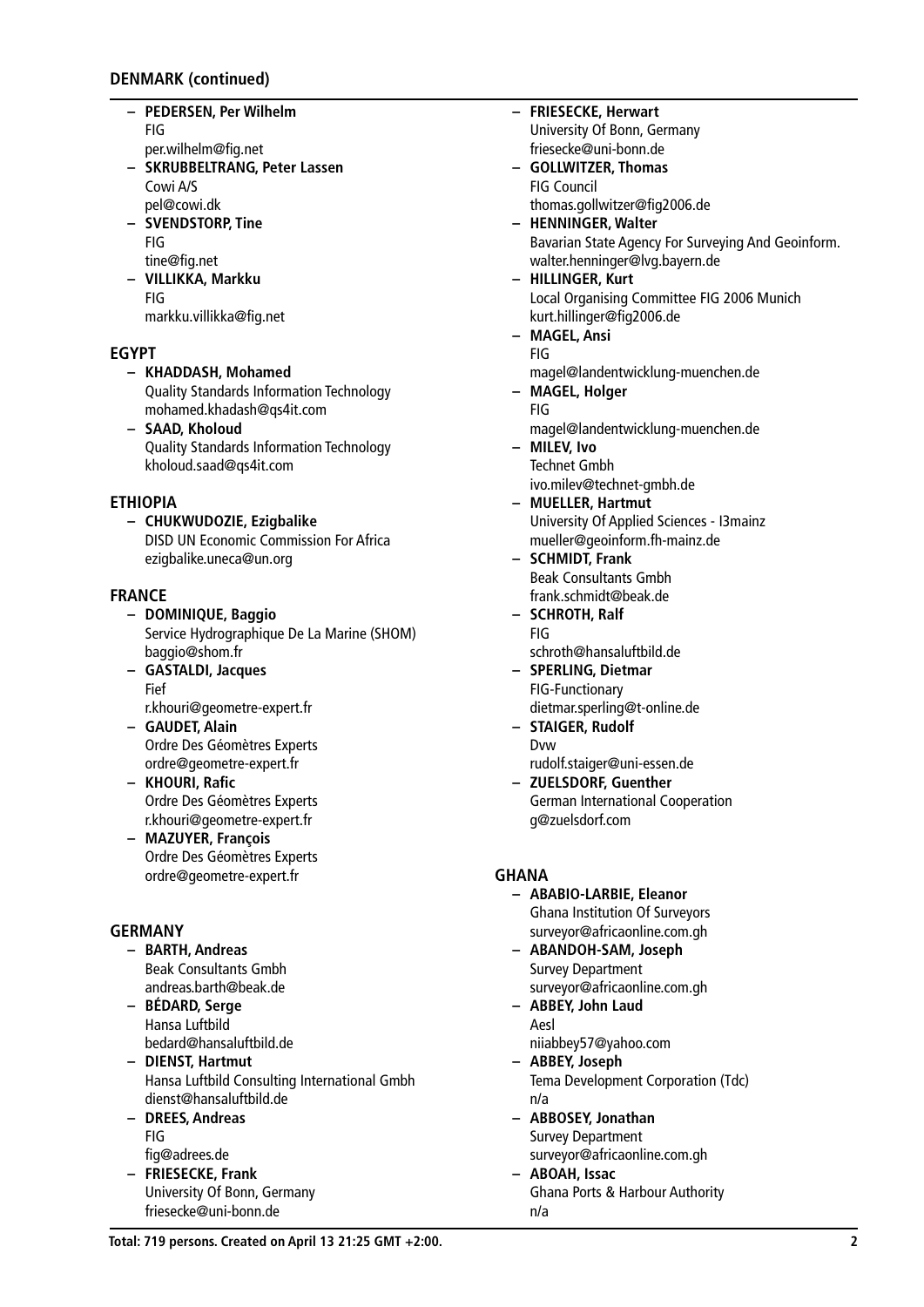- **– ABOAH, Mrs. Victoria** Diamond Consult & Estate Development aboahdiamond@yahoo.com
- **– ABUKARI, Abdulai** Survey Department surveyor@africaonline.com.gh
- **– ACHAMPONG, Daniel** Ghana Institution Of Surveyors surveyor@africaonline.com.gh
- **– ACHEAMPONG, Eric** Geotech Systems Limited acheampong@geotechsys.com
- **– ACHEAMPONG, I.K.** Ghana Highway Authority surveyor@africaonline.com.gh
- **– ACHEAMPONG, Mrs. Afua Abrafi** Lands Commission surveyor@arficaonline.com.gh
- **– ACKAH, Anthony** Ghana Institution Of Surveyors surveyor@africaonline.com.gh
- **– ACKUN WOOD, Kwamena** Geotech Systems Limited wood@geotechsys.com
- **– ACKWERH, Stella** Ghana Institution Of Surveyors surveyor@africaonline.com.gh
- **– ACQUAAH, J.C.** Survey Department surveyor@africaonline.com.gh
- **– ACQUAH, Liticia Hutton** Ghana Institution Of Surveyors surveyor@africaonline.com.gh
- **– ACQUAH, T.S.** Survey Department surveyor@africaonline.com.gh
- **– ACQUAYE, John A.** Dept. Of Feeder Roads surveyor@africaonline.com.gh
- **– ADARWAH, Yaw** Ghana Institution Of Surveyors surveyor@africaonline.com.gh
- **– ADDAE, Clement** Ghana Institution Of Surveyors surveyor@africaonline.com.gh
- **– ADDAI DESEH, Kwodwo** Ghana Institution Of Surveyors surveyor@africaonline.com.gh
- **– ADDO-TAWIAH, Edwin** Survey Department surveyor@africaonline.com.gh
- **– ADJABENG, Washington S. Seena** M/S. Terramark Real Estate Consultancy riepco@gh.com
- **– ADJEI, J. E.** Land Valuation Board n/a
- **– ADJEI, Samuel Benson** Land Valuation Board n/a
- **– ADOBOR, Dela**
	- Brri admin@brri.org
- **– ADOM, Ernest** Land Valuation Board n/a
- **– ADU, Augustine** Lands Commission surveyor@africaonline.com.gh
- **– ADU BAIDEN, Joseph** Survey Department survey@ghana.com
- **– ADU-AMOAKO, Kingsley** Gispol surveyor@africaonline.com.gh
- **– ADU-FREMPONG, Akosua** Land Valuation Board n/a
- **– ADU-NSAFOAH, Maxwell** Lands Commission surveyor@africaonline.com.gh
- **– ADUSEI-APPIAH, Lt. Col.** Ghana Institution Of Surveyors surveyor@africaonline.com.gh
- **– ADZOWU, Emmanuel** S.I.C.
- sicinfo@ighmail.com **– AFARI, E. B.** Volta River Authority
- orgsrv@accra.vra.com **– AFETORNU, Charles** Ghana Institution Of Surveyors surveyor@africaonline.com.gh
- **– AFETORNU, J.** Dept Of Feeder Roads surveyor@africaonline.com.gh
- **– AFFUL, Jeffery** Ghana Institution Of Surveyors surveyor@africaonline.com.gh
- **– AFOAKWA, Richard O.** Lands Commission surveyor@africaonline.com.gh
- **– AFRANE, Ebenezer** Kumasi Polytechnic eminezer2005@yahoo.com
- **– AFYKAAR, Francis** Brri
	- n/a
- **– AGAMA, Jemima** Land Valuation Board n/a
- **– AGBENU, Theodora** Lands Commission surveyor@africaonline.com.gh
- **– AGBENYEGA, Michael** Volta River Authority chiefx@vra.com
- **– AGBESI, Andreas** Ghana Institution Of Surveyors surveyor@africaonline.com.gh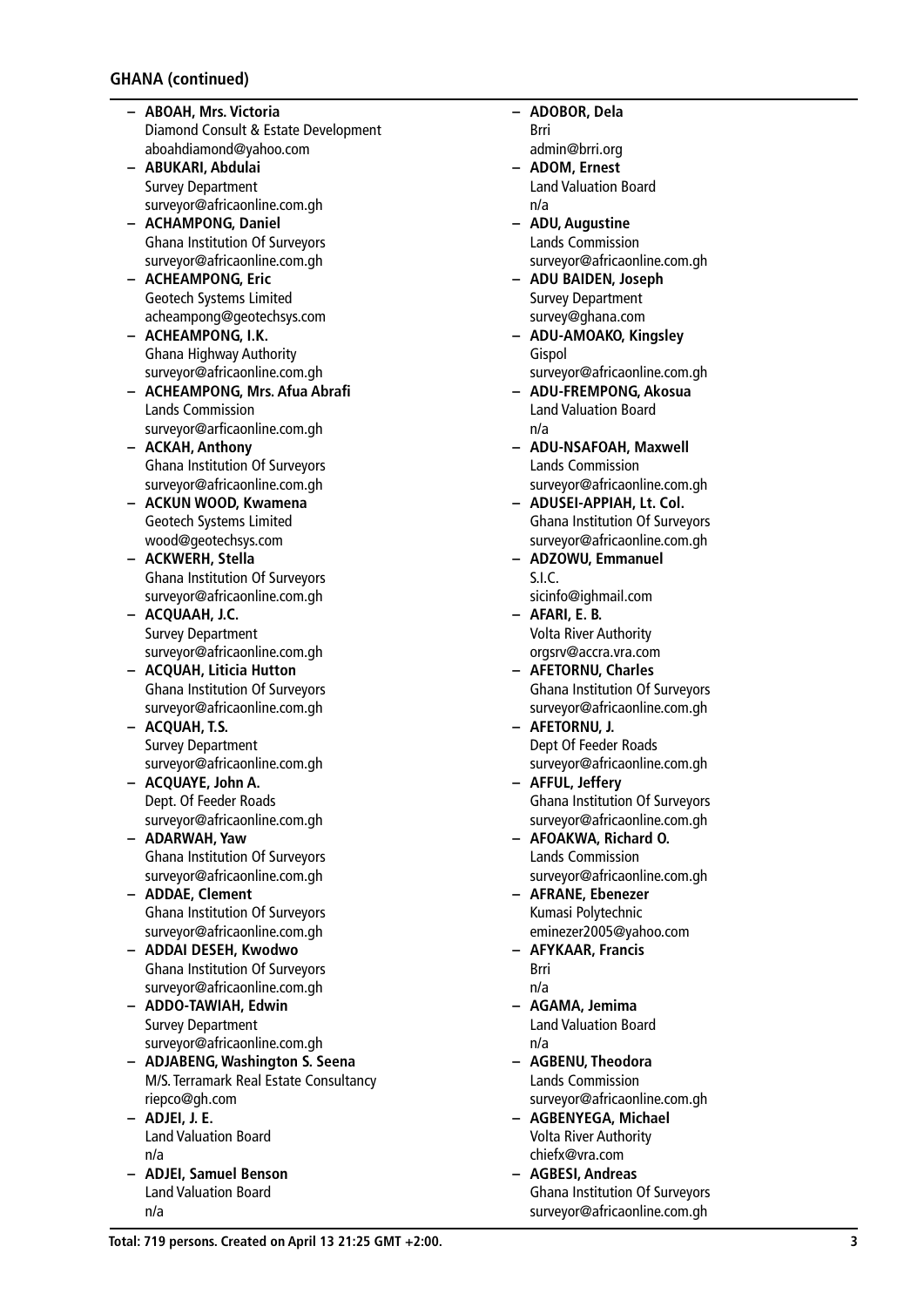- **– AGBLEY, Eric Yao** Dfr, Takoradi surveyor@africaonline.com.gh
- **– AGBOVORDI, Obed** Tema Development Corporation tdc@ghana.com
- **– AGFBOLOSO, Gifty** Land Valuation Board n/a
- **– AGYEI, Kessie Asafo** Ghana Institution Of Surveyors surveyor@africaonline.com.gh
- **– AGYEMANG-BADU, Osei** Building And Road Research Institute admin@brri.org
- **– AGYIRI, E.** Ghana Oil Company Ltd. surveyor@africaonline.com.gh
- **– AHENE, Rexford** Ghana Institution Of Surveyors surveyor@africaonline.com.gh
- **– AIHOON, Nathaniel** Wexford Goldfields Limited naihoon@gsrgh.com
- **– AIKINS, Ama** Land Valuation Board n/a
- **– AKINSIBA, Charles** Ghana Institution Of Surveyors surveyor@africaonline.com.gh
- **– AKORLI, Davis** Ghana Commercial Bank Ltd. dkafife@yahoo.co.uk
- **– AKORNOR, Daniel** Rudan Limited rudanmail@rudanghana.ocm
- **– AKPOFURE, Grace** Ghana Institution Of Surveyors surveyor@africaonline.com.gh
- **– AKROFI, Edwin Prince** Cocoa Marketing Co. cocobod@africaonline.com.gh
- **– AKROFI, Emmanuel Offei** Kwame Nkrumah University Of Science And Technology akrofieo@yahoo.com
- **– AKRONG, Daniel Sai** Ghana Commercial Bank Ltd. n/a
- **– AKUETTEH, Benjamin** Centre For Remote Sensing And Geographical Cergis akuetteh@ug.edu.gh
- **– AKUTEY, A. A. A.** Ghana Institution Of Surveyors surveyor@africaonline.com.gh
- **– AKWATAI, Dominic** Ghana Institution Of Surveyors surveyor@africaonline.com.gh
- **– AKYEMPIM, Nana Owusu** Brri admin@brri.org
- **– ALFRED, Boateng** Construction Time And Cost surveyor@africaonline.com.gh **– ALHASSAN, A.M.** Lands Commission surveyor@africaonline.com.gh **– ALLEN, Kenneth Jojo** Ghana Institution Of Surveyors surveyor@africaonline.com.gh **– ALLOTEY, Theophilus** Land Valuation Board n/a **– AMAGLO, John Kwaku** Ghana Institution Of Surveyors surveyor@africaonline.com.gh **– AMAMOO-OTCHERE, Emmanuel** Centre For Remote Sensing And Geographical Cergis cergis@ug.edu.gh **– AMANKWAH, Noble** Land Valuation Board n/a **– AMANOR, Sylvester** Ghana Institution Of Surveyors surveyor@africaonline.com.gh **– AMANQUAH, Samuel T.** Ghana Institution Of Surveyors surveyor@africaonline.com.gh **– AMARTEIFIO, Olive** Ghana Institution Of Surveyors surveyor@africaonline.com.gh **– AMEKO, Juliana Fafa** Land Valuation Board n/a **– AMOAFO, Yaw** Brri admin@brri.org **– AMOAH, Mercy** E.C.G. surveyor@africaonline.com.gh **– AMOAH, Patrick** Ghana Institution Of Surveyors surveyor@africaonline.com.gh **– AMOAKO, Peter** Department Of Urban Roads info@mrt.gov.gh **– AMOAKO-NIMAKO, George** S.I.C. sicinfo@ighmail.com **– AMOA-MENSAH, K.** Building And Road Research Institute admin@brri.org **– AMOO, Albert Kwaku**
	- M/S. Exela Survey surveyor@africaonline.com.gh **– AMPADU-ASIAMAH, Obed Kofi**
	- Ghana Cocoa Board obed\_26@yahoo.com
	- **– AMPOFO TENKORANG, George** Construction Time And Cost surveyor@africaonline.com.gh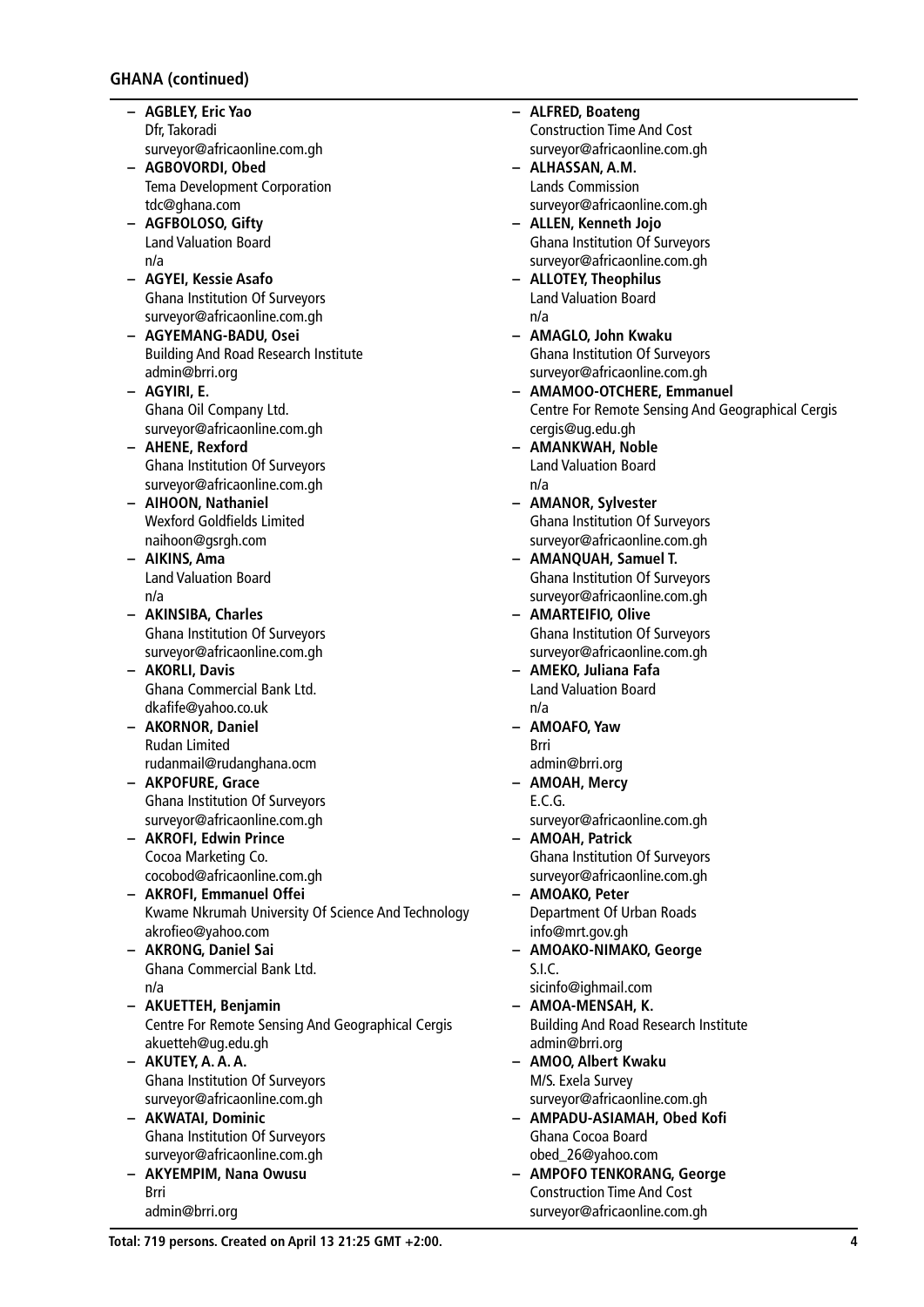- **– AMPONG, Kofi** Ssnit ssnit@ncs.com.gh
- **– AMRADO, Francis Owusu** Survey Department surveyor@africaonline.com.gh
- **– ANARFI, John A.** Ghana Institution Of Surveyors surveyor@africaonline.com.gh
- **– ANDOH, Mrs. Faustina Esi** Lands Commission surveyor@africaonline.com.gh
- **– ANDY, Alfred** Ghana Institution Of Surveyors surveyor@africaonline.com.gh
- **– ANIBRIKA, Christopher** Ghana Institution Of Surveyors surveyor@africaonline.com.gh
- **– ANIM, Harry** Rudan Limited rudanmail@rudanghana.com
- **– ANKOBIA, Victor** Sambus Company Limited vankobiah@sambus.com
- **– ANKOMAH-KWAKYE, Francis** Property Investment Consultancy contact@propertyinvestmentghana.com
- **– ANNAN, Ben B.** Benanan Con-Consult surveyor@africaonline.com.gh
- **– ANNAN, John E.** Survey Department surveyor@africaonline.com.gh
- **– ANOKYE, David** Value Trust Estates valtrust@yahoo.com
- **– ANSAH, Kingsley Yaw** Ghana Oil Company Ltd. surveyor@africaonline.com.gh
- **– ANTHONY, Arko-Adjei** Department Of Geomatic Engineering, Knust arkoadjei@hotmail.com
- **– ANTWI, C.B.** Survey Department surveyor@africaonline.com.gh
- **– ANYIDOHO, Timothy** Lands Commission surveyor@africaonline.com.gh
- **– ARCHER-KWAGYAN, Kofi** Ghana Highway Authority surveyor@africaonline.com.gh
- **– ARKU-LAWSON, M.** Survey Department surveyor@africaonline.com.gh
- **– ARTHUR, Ebenezar** Ghana Institution Of Surveyors surveyor@africaonline.com.gh
- **– ARYEE QUAYE, Evans Y.** Tema Development Corporation tdc@ghana.com

Lands Commission surveyor@africaonline.com.gh **– ASAMOAH, Mrs. Cynthia Patricia** Regimenuel Gray Ltd. apa@regimenuelgray.com **– ASAMOAH, Oduro** Brri admin@brri.org **– ASAMOAH, Richard** Ghana Cocoa Board surveyor@africaonline.com.gh **– ASANTE, Awuku-**Ghis surveyor@africaonline.com.gh **– ASANTE-MANTEAW, Moses K** A-M Surveys amsurveys@yahoo.co.uk **– ASARE, Daniel** Acs daniel.asare@acs.iwc.com **– ASARE, Kwasi Darko** Ghana Institution Of Surveyors surveyor@africaonline.com.gh **– ASARE ANIM JNR., Emmanuel** Ghana Institution Of Surveyors surveyor@africaonline.com.gh **– ASARE-BEDIAKO, Moses Odei** Ghana Institution Of Surveyors surveyor@africaonline.com.gh **– ASENSO, Daniel** Brri admin@brri.org **– ASIAMA, Seth** Knust soasiama@yahoo.com

**– ASAFO-MIREKU, George**

- **– ASIEDU, Alex** Ghana Cocoa Board surveyor@africaonline.com.gh
- **– ASIEDU, Martin** University Of Ghana m\_asiedu@yahoo.com
- **– ASIEDU, Stephen** Ghana Institution Of Surveyors surveyor@africaonline.com.gh
- **– ASIEDU-DARTEY, Jennifer** Centre For Remote Sensing And Geographical Cergis cergis@ug.edu.gh
- **– ASIEDU-MENSAH, Kwasi** Ghana Cocoa Board kasiedumensah@yahoo.com
- **– ASIEDU-YIRENKYI, Pauline** Ghana Institution Of Surveyors surveyor@africaonline.com.gh
- **– ASMAH, Lesley** Kwame Nkrumah University Of Science And Technology n/a
- **– ASUO, Kafui Kwamla** Land Property Consult surveyor@africaonline.com.gh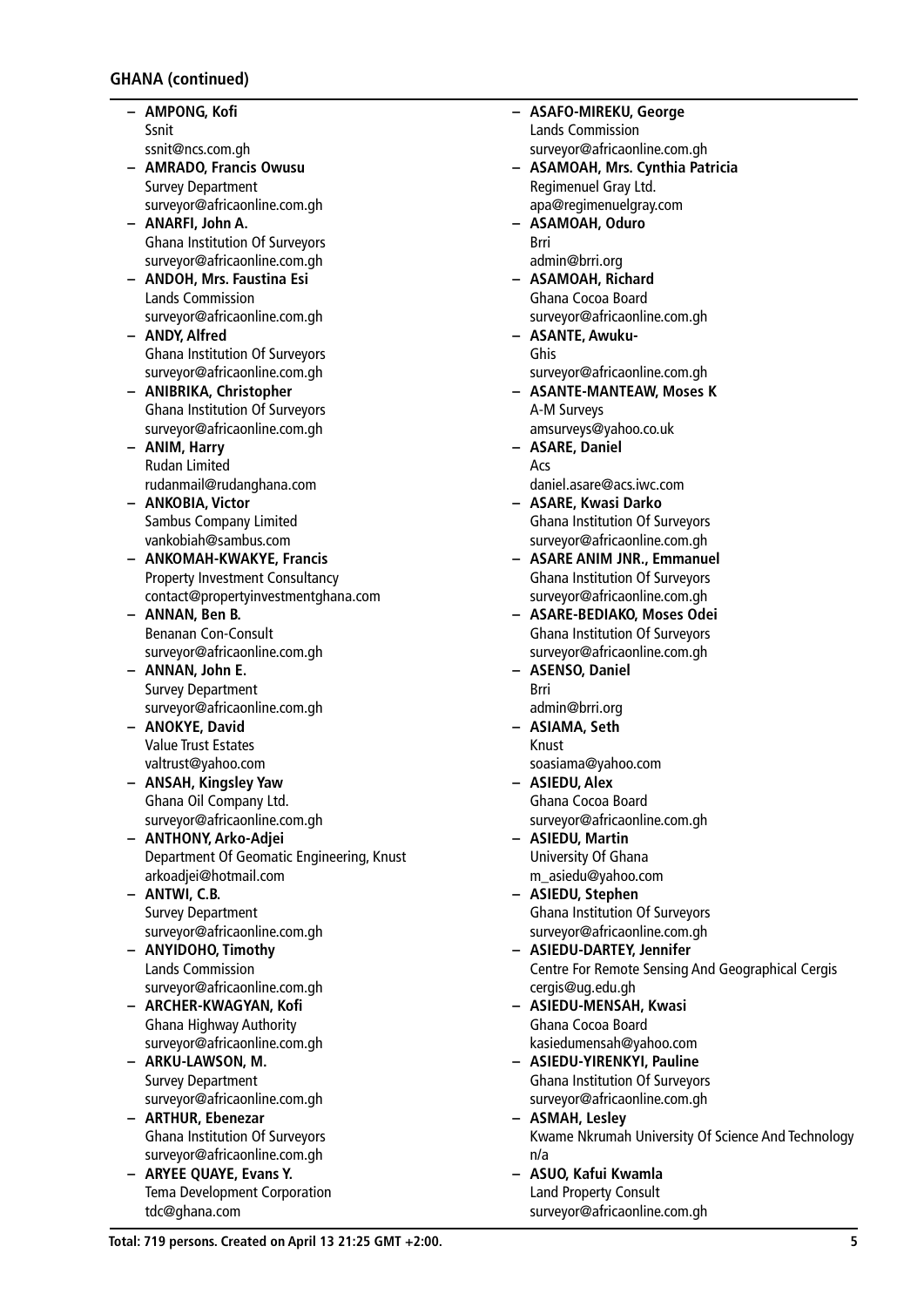- **– ATIEKU, Geoffreyson Arthur** Ghana Institution Of Surveyors surveyor@africaonline.com.gh
- **– ATTAH-GYAMFI, Joyce** Ghana Institution Of Surveyors surveyor@africaonline.com.gh
- **– ATUOBI, Samuel** Afritopo Services surveyor@africaonline.com.gh
- **– AUGUSTE, Larry** Irs
- irsfa@ghana.com **– AUGUSTINE, Edwin**
- Lands Commission surveyor@africaonline.com.gh
- **– AWUDU, Saani Issah Alhaji** Ghana Institution Of Surveyors surveyor@africaonline.com.gh
- **– AWUKU APPIAH, Isaac** Ghana Commercial Bank Ltd. n/a
- **– AYAGLE, Mercy** Brri
	- admin@brri.org
- **– AYAIM, Moses** Volta River Authority chiefx@vra.com
- **– AYAMFUL, E. K.** Volta River Authority orgsrv@accra.vra.com
- **– AYEKO-ANIM, Samuel** Ghana Institution Of Surveyors surveyor@africaonline.com.gh
- **– AYERSON, Michael** Survey Department surveyor@africaonline.com.gh
- **– AYI-BONTEY, Michael K.** Survey Department surveyor@africaonline.com.gh
- **– AYITEY, Jonathan** Dept. Of Land Economy jonathanzinzi@yahoo.com
- **– AYITEY, Lakoussan Alphonse** Survey Department surveyor@africaonline.com.gh
- **– AZU, Stephen** Survey Department surveyor@africaonline.com.gh
- **– BAADE, Eric P.** Ghana Institution Of Surveyors surveyor@africaonline.com.gh
- **– BAAH, Stella** Ssnit ssnit@ncs.com.gh
- **– BABAA, Daniel Yuoronome** Dept. Of Feeder Roads surveyor@africaonline.com.gh
- **– BADU, Edward** Ghana Institution Of Surveyors surveyor@africaonline.com.gh
- **– BAIDEN, Afua Agyefua** Ghana Institution Of Surveyors surveyor@africaonline.com.gh
- **– BAIDEN AMISSAH, P.D.** Brri admin@brri.org
- **– BARNOFO, J. B.** Land Valuation Board n/a
- **– BARYEH, H.I.** Lands Commission surveyor@africaonline.com.gh
- **– BEKOE, S. N.** Commercial Bank Ltd n/a
- **– BENSON, Alexander Ayettey** Ghana Institution Of Surveyors surveyor@africaonline.com.gh
- **– BENSON, Maame Ama** Ghana Institution Of Surveyors surveyor@africaonline.com.gh
- **– BERKOH, Abena Asare** Ghana Institution Of Surveyors surveyor@africaonline.com.gh
- **– BERTINO, Edmund B.** Property Investment Consultancy contact@propertyinvestmentghana.com
- **– BINEY, C. C.** Land Valuation Board n/a
- **– BOADU, Felix K.** Survey Department surveyor@africaonline.com.gh
- **– BOAHENE, Joseph Adu** Survey Department surveyor@africaonline.com.gh
- **– BOAKYE, Seth Owusu** Land Valuation Board n/a
- **– BOAKYE-AGYEMAN, Mrs. Naana Akakie** Kumasi Polytechnic naanaamakie@yahoo.com
- **– BOAKYE-AGYEMAN, N. Amakie** Ghana Institution Of Surveyors surveyor@africaonline.com.gh
- **– BOATENG, Andy Luke** Ghana Institution Of Surveyors surveyor@africaonline.com.gh
- **– BOATENG, George** Kumasi Polytechnic georgekwatenaboateng@yahoo.com
- **– BOATENG, Kingsley** Geographic Data Support Ltd. kkoboateng@yahoo.com
- **– BOATENG, Princess Eva Monica** Property Investment Consultancy contact@propertyinvestmentghana.com
- **– BOBOBEE, Christie** Ghana Institution Of Surveyors surveyor@africaonline.com.gh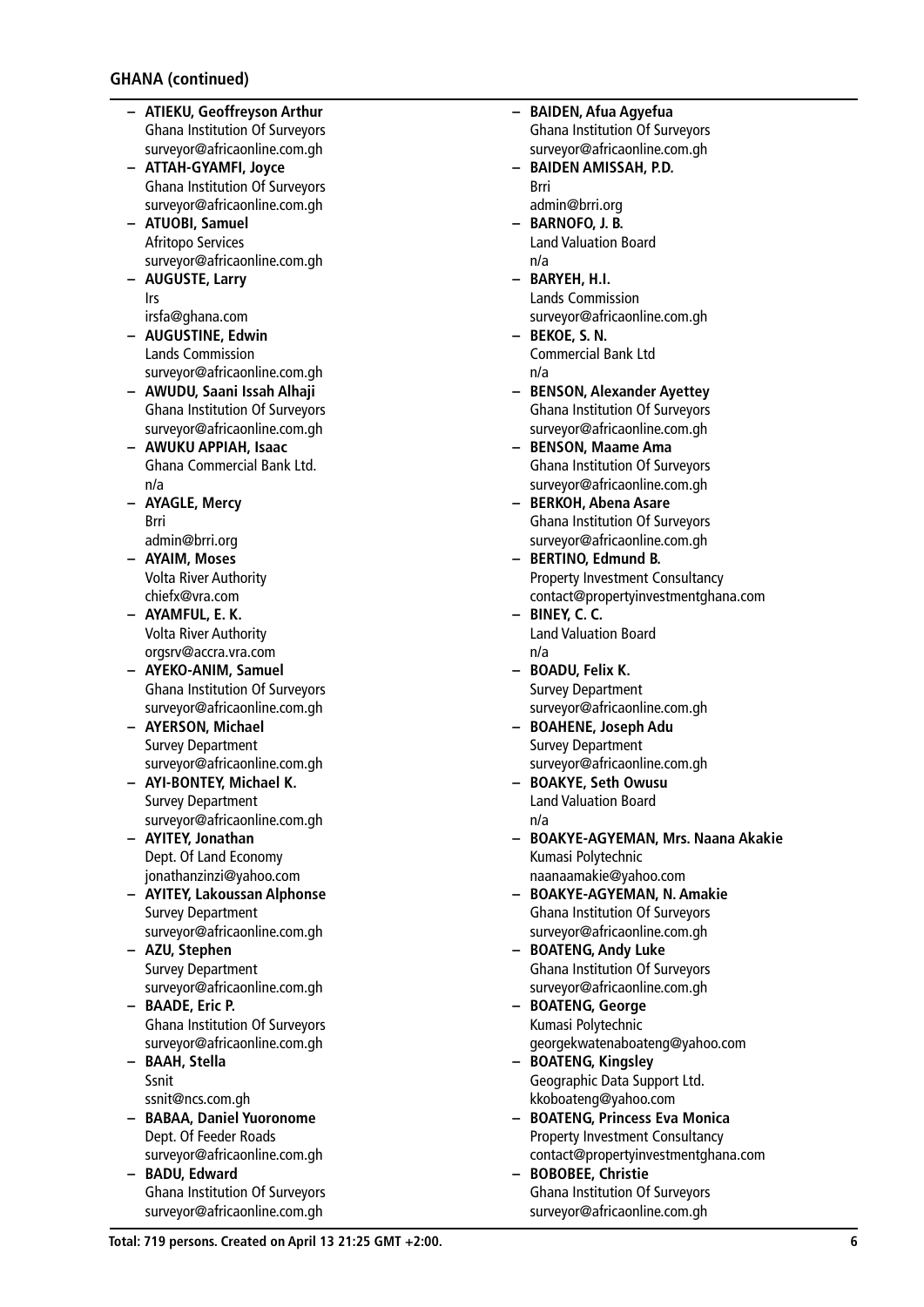- **– BOGOBIRI, Adam Seidu** Ashanti Goldfields Company Limited n/a
- **– BONSU, Joseph Osei** Properties Valuation Consultancy Services surveyor@africaonline.com.gh
- **– BOSOMPIM, Coleman Clarence** Ghana Institution Of Surveyors surveyor@africaonline.com.gh
- **– BOSU, Wisdom Padmore** Merchant Bank merban\_services@merban
- **– BOW, Emmanuel Ofukpa** Ghana Highway Authority owema2002@yahoo.com
- **– BRAIMAH, Albert Adisi** Konsoha Surveys surveyor@africaonline.com.gh
- **– BRAKO, Carlis Appiah** Land Valuation Board n/a
- **– BRITWUM, Kofi** S.I.C.
	- sicinfo@ighmail.com
- **– BUAUYA, A.A.** Ceps surveyor@africaonline.com.gh
- **– BUGRI, Mrs. Seyram** Reime Ghana Ltd. sbugri15@yahoo.com
- **– CARRILLO, Antonio** Gtz
- luis-antonio.carrillo@gtz.de **– CHRYSBERT BESSA, Mortagbe** Cbm Surveys Ltd chrysbert@hotmail.com
- **– CLEMENCE RICHARD KOFI, Anyah** Pure Surveying Services surveyor@africaonline.com.gh
- **– COBBOLD, Emmanuel Kofi** Valuation And Investment Associates surveyor@africaonline.com.gh
- **– COBBOLD, J.F.** Lands Commission surveyor@africaonline.com.gh
- **– COLEMAN, Esi** Ghana Institution Of Surveyors surveyor@africaonline.com.gh
- **– DADSON, James E.** Lands Commission surveyor@africaonline.com.gh
- **– DARCHA, Peter Winn** Joevide Company Ltd. pwdarcha@yahoo.com
- **– DARIBAA, D. M.** Land Valuation Board n/a
- **– DARKEY, Emmanuel** Tema Development Corporation (Tdc) n/a
- **– DARKO, Eric** Geotech Systems Limited eric.dardo
- **– DARKO, Louis** Sambus Company Limited ldarko@sambus.com
- **– DAYOUR, A. A.** Ghana Institution Of Surveyors surveyor@africaonline.com.gh
- **– DEBRE, Anthony Kofi Seth Getfund** tdebre@gmail.com
- **– DEH, Sylvester Kwadzo** Ghana Institution Of Surveyors surveyor@africaonline.com.gh
- **– DE-VEER, Isaac J.** Lands Commission surveyor@africaonline.com.gh
- **– DJABA, Herbert** Geotech Systems Limited herber@geotechsys.com
- **– DJABA, Stephen** Geotech Systems Ltd stephen@ghana.com
- **– DJOKOTO, E.K.** Survey Department surveyor@africaonline.com.gh
- **– DODOO-AMOO, Regina** Ghana Commercial Bank Ltd. n/a
- **– DOGBE, Rene Kodjo** Lands Commission surveyor@africaonline.com.gh
- **– DOMETEY, Kwabena Asare** S.I.C.
- sicinfo@igmail.com **– DONKOR, Joyce Tete**
	- Gispol surveyor@africaonline.com.gh
- **– DONTOH, Macdonald** Land Valuation Board n/a
- **– DORDOR, Michael** Surveys Limited mdordor@yahoo.com
- **– DOTSE, Jean** Ghana Institution Of Surveyors surveyor@africaonline.com.gh
- **– DOWUNA, Caroline Turpine** Ghana Institution Of Surveyors surveyor@africaonline.com.gh
- **– DUAH, Justice** Koaconsult admin@koaconsult.com
- **– DUODO, Ernest Opuko** Cocoa Marketing Co. cocobod@africaonline.com.gh
- **– DWAMENA, Robert** E.C.G. surveyor@africaonline.com.gh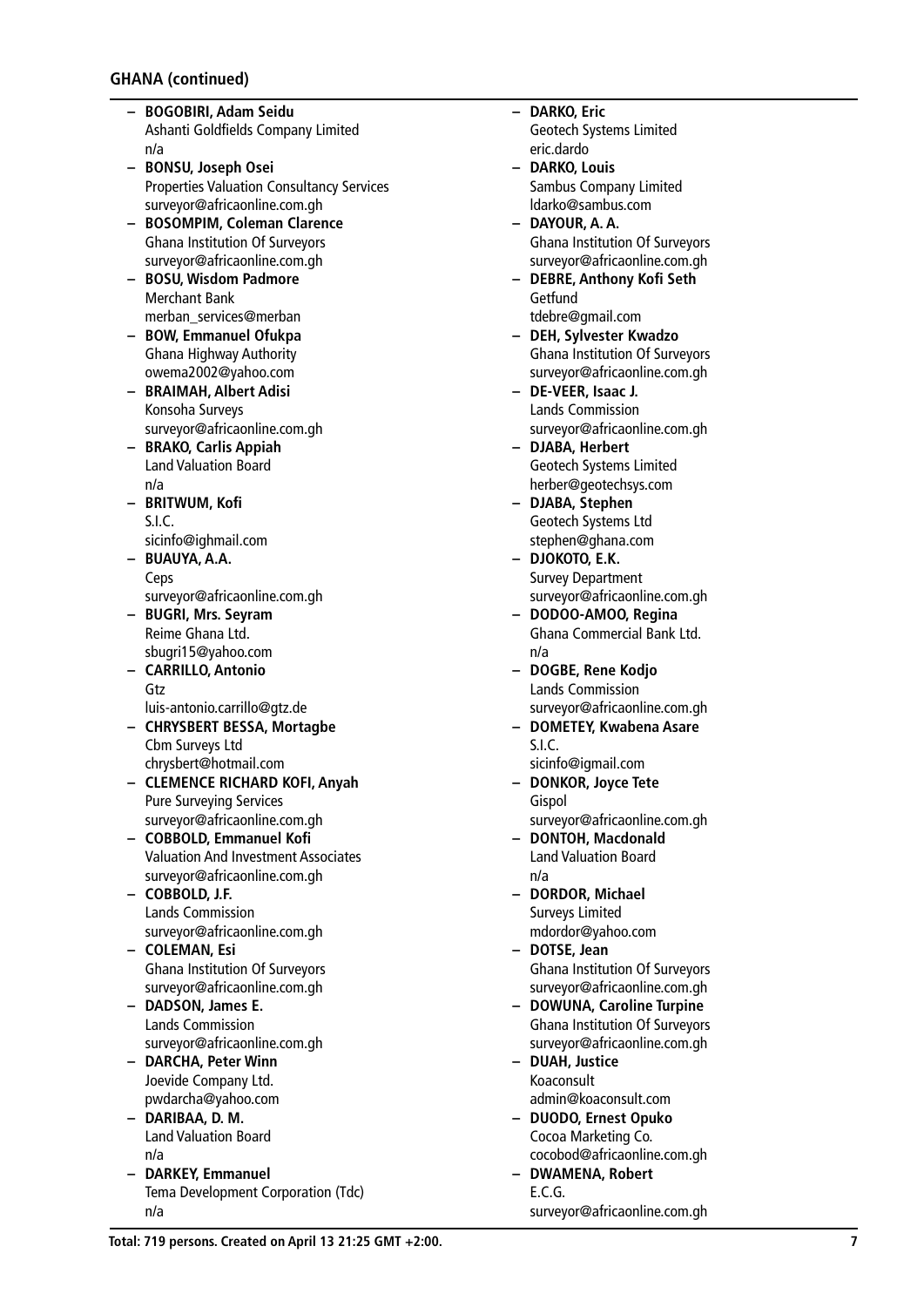- **– DWOMOH APPIAH, Edward** Ghana Free Zones Board gfbes@ghamatee.com.gh
- **– DZIBOE, Emmanuel** Geotech Systems Limited emma.dziboe@geotechsys.com
- **– DZOBO, Ephraim Delali** Ghana Institution Of Surveyors surveyor@africaonline.com.gh
- **– EBO, Daniel** Tema Municipal Assembly surveyor@africaonline.com.gh
- **– EDWIN, Augustine** Lands Commission dusinang@yahoo.com
- **– ENGMANN, Eric** Serious Engineering Services surveyor@africaonline.com.gh
- **– ENTSUAH, Gladys Esi** Land Valuation Board n/a
- **– ETO, Mumuni George** Ghana Institution Of Surveyors surveyor@africaonline.com.gh
- **– FIADZIGBEY, Matilda Esi** Ghana Institution Of Surveyors surveyor@africaonline.com.gh
- **– FIATORNU, Stephen** Geo-Tech Systems Limited stephenyaofr@yahoo.fr
- **– FOSU, Collins** Dept. Of Geomatic Engineering fosu@hotmail.com
- **– FRIMPONG, George Okwabi** Survey Department surveyor@africaonline.com.gh
- **– FRIMPONG, Joe Anane** Survey Department surveyor@africaonline.com.gh
- **– FRIMPONG, Michael Kwadwo** Ghana Institution Of Surveyors surveyor@africaonline.com.gh
- **– FRIMPONG, Seth** Ghana Institution Of Surveyors surveyor@africaonline.com.gh
- **– FUTAH, Ahmed Ben** Ghana Institution Of Surveyors surveyor@africaonline.com.gh
- **– GABIANU, Sylvester** Accra Metropolitan Assembly slygabianu@hotmail.com
- **– GADZEKPO, Andrews Agbesi** Kumasi Polytechnic andymullers@yahoo.com
- **– GBEFO, Emmanuel** Land Valuation Board n/a
- **– GBORDZOR, Nicholas** Consolidated Properties Ltd. abinichy@yahoo.co.uk
- **– GOMELESIO, John** Ghana Highway Authority surveyor@africaonline.com.gh
- **– GORSON, Cyrus** Ghana Institution Of Surveyors surveyor@africaonline.com.gh
- **– GYADU BAFFOUR AWUAH, Kwasi** Lands Commission gyaubaffour@yahoo.co.uk
- **– GYAMFI, Yaw Poku** Brri admin@brri.org
- **– GYAMFI, Yaw Puko** Brri admin@brri.org
- **– GYAMFI-BIO, P.** Ghana Institution Of Surveyors surveyor@africaonline.com.gh
- **– GYAMFI-YEBOAH, Frank** Dept. Of Land Economy frankgyamfi2002@yahoo.com
- **– GYAN, Asiedu** Land Valuation Board n/a
- **– GYAPONG, Prince** Ghana Institution Of Surveyors surveyor@africaonline.com.gh
- **– HAGAN, Theresa** Volta River Authority orgsrv@accra.vra.com
- **– HAMMOND, Catherine** Lands Commission surveyor@africaonline.com.gh
- **– HANSON, Emmanuel Ayer** Ghis
	- surveyor@africaonline.com.gh
- **– HINSON, Ato** Lands Commission surveyor@africaonline.com.gh
- **– HODANU, Cephas Luezekkuma** Hoking Surveys Consultancy hokingsurveys@hotmail.com
- **– HOKEY, Raphael** Lands Commission surveyor@africaonline.com.gh
- **– HUKPORTI, Arnold** Ghana Commercial Bank Ltd. n/a
- **– IDUN, Josephe** Dep.T Of Feeder Roads surveyor@africaonline.com.gh
- **– INUSAH, Abubakar** Ghana Institution Of Surveyors surveyor@africaonline.com.gh
- **– ISAH, Iddrisu** Brri n/a
- **– ISHAK, Mallam Issa** Ghana Highway Authority ishakmissah@hotmail.com

**Total: 719 persons. Created on April 13 21:25 GMT +2:00.**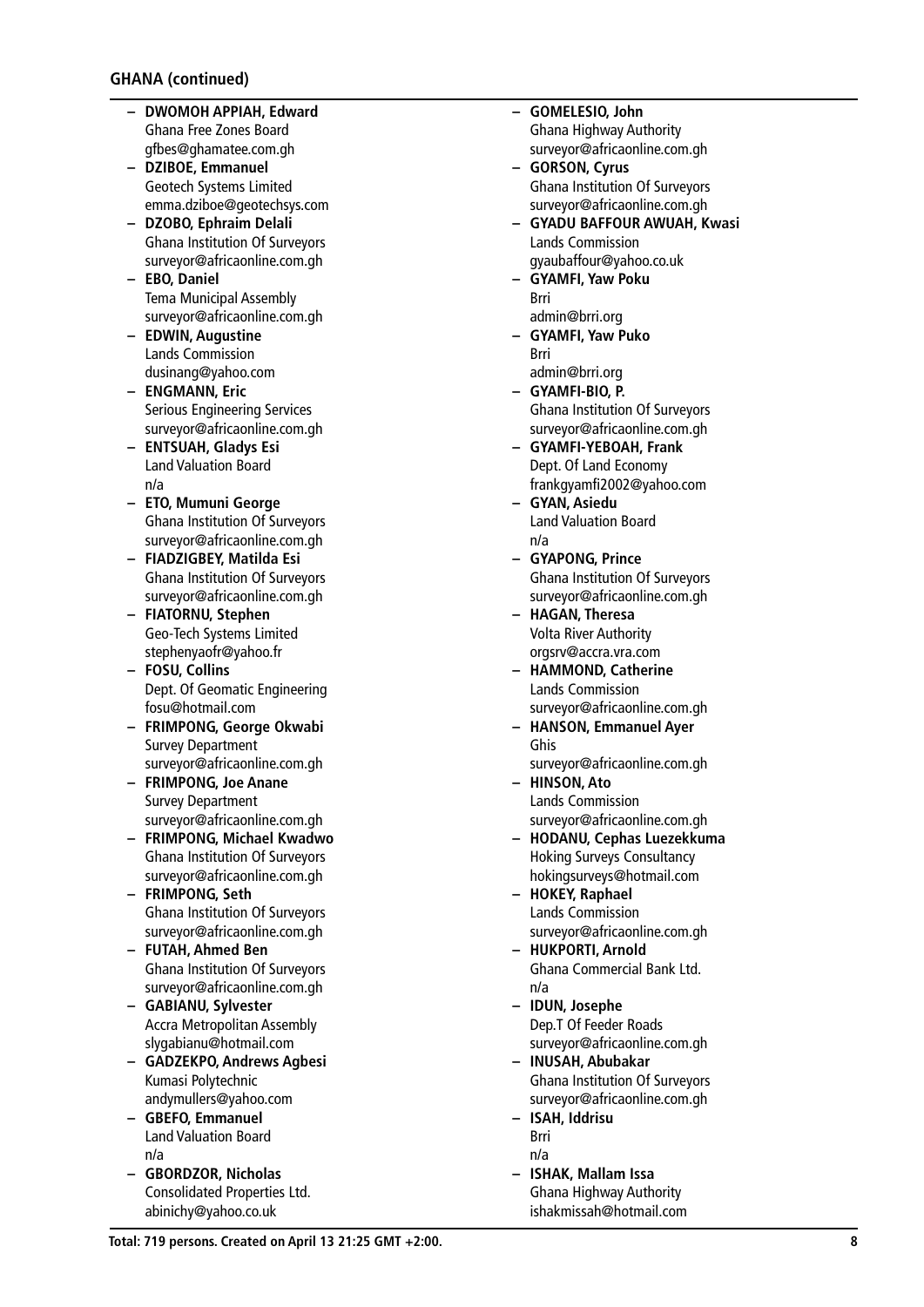- **– ISSIFU, Mohammed** Land Valuation Board n/a
- **– JORIE, Hans** Lands Commission surveyor@africaonline.com.gh
- **– KANDA, Christiana Sussie** Ghana Institution Of Surveyors surveyor@africaonline.com.gh
- **– KANDA, Suan C.** Ghana Institution Of Surveyors surveyor@africaonline.com.gh
- **– KARIKARI, Isaac Bonsu** Lands Commission surveyor@africaonline.com.gh
- **– KENA, Mrs. Helina** Rudan Limited rudanmail@rudanghana.com
- **– KILSON, Richard** Ssnit ssnit@ncs.com.gh
- **– KITTOE, A.S.A.** M/S. Dodo Consult kettoeco@africaonline.com.gh
- **– KONADU, Daniel Dennis** Knust konadu@gmail.com
- **– KONADU, Y.** Ghana Institution Of Surveyors surveyor@africaonline.com.gh
- **– KOOMSON, Victor E.** Ghana Water Company surveyor@africaonline.com.gh
- **– KORANTEN AMOAKO, Mrs. Dinah** Estate Housing Company surveyor@africaonline.com.gh
- **– KORANTENG, Diana Amoako** Ghana Institution Of Surveyors surveyor@africaonline.com.gh
- **– KORANTENG, John Anom** Ghana Institution Of Surveyors surveyor@africaonline.com.gh
- **– KOSSO, Emmanuel** Tema Development Corporation (Tdc) n/a
- **– KRAMPA, Julius** Ghana Institution Of Surveyors surveyor@africaonline.com.gh
- **– KUMADO, Evans** Golden Web Surveys gweb67@engineer.com
- **– KUMADO, Stephen** Land Valuation Board n/a
- **– KUMAH, Charles Kwame** Ghana Institution Of Surveyors surveyor@africaonline.com.gh
- **– KUMAH, Lawrence** Irs irsfa@ghana.com
- **– KUMI-PAKO I, Nana** Nana Kumi & Associates surveyor@africaonline.com.gh
- **– KUNDAARE, Andrew Kofi** Ghana Institution Of Surveyors surveyor@africaonline.com.gh
- **– KWAFO, Mark Ofori** E.C.G. surveyor@africaonline.com.gh
- **– KWAKYE, Abraham** M/S. CSI Consult surveyor@africaonline.com.gh
- **– KWAME KUMAH, Charles** Ghana Institution Of Surveyors surveyor@africaonline.com.gh
- **– KWAPONG, James Atiemo** Ghana Institution Of Surveyors surveyor@africaonline.com.gh
- **– KWARTENG, Anthony Adusei** Kumasi Polytechnic adadusei@yahoo.co.uk
- **– KWOFIE, Paul** Ghis surveyor@africaonline.com.gh
- **– KYAI, Peter Y. Aboagye** Survey Department
- surveyor@africaonline.com.gh **– KYEI, Kwadwo Asare** Ghana Institution Of Surveyors surveyor@africaonline.com.gh
- **– KYERE, D.K.** M/S. Dodo Consult kettoeco@africaonline
- **– KYEREMEH, H.B** Ghana Highway Authority surveyor@africaonline.com.gh
- **– LAMPTEY, Florence** Geotech Systems Limited florence@geotechsys.com
- **– LAMPTEY, Nii Lante** Aesl surveyor@africaonline.com.gh
- **– LANQUAYE, Paul Odatei Steve** Ghana Institution Of Surveyors surveyor@africaonline.com.gh
- **– LARBI, Wordsworth Odame** Ministry Of Lands, Forestry And Mines o.larbi@mlf-gh.com
- **– LARBI DARKO, Samual** Sambus Company Limited sldarko@sambus.com
- **– LARTEY, Ebenezer** Survey Department surveyor@africaonline.com.gh
- **– LARTEY, Okai** Ghana Institution Of Surveyors surveyor@africaonline.com.gh
- **– LARWEH, E. A.** Ghana Institution Of Surveyors surveyor@africaonline.com.gh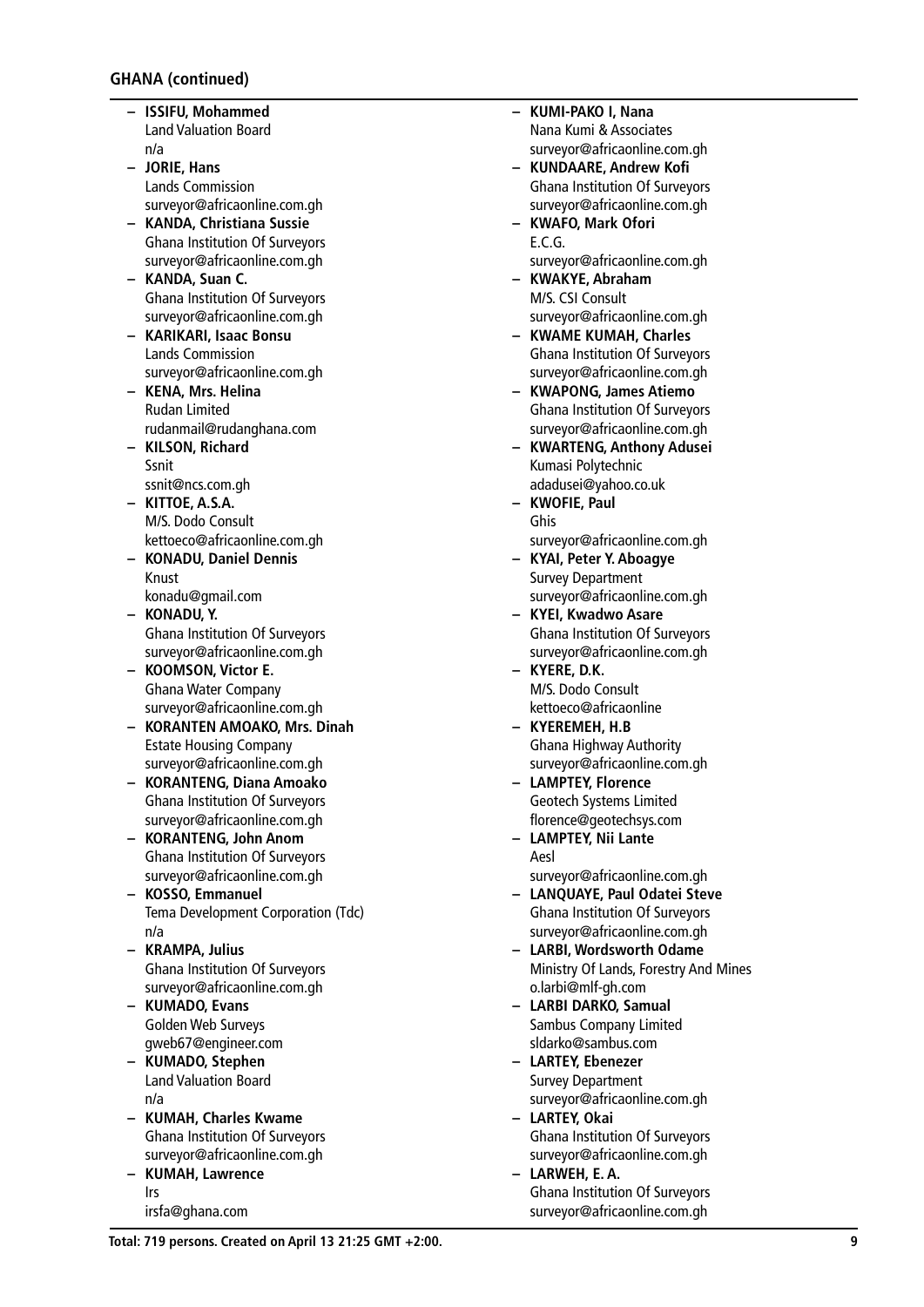- **– LAWER, Emmanuel** G.I.P.C. surveyor@africaonline.com.gh
- **– LOTTERODT, Ridley** Lands Commission surveyor@africaonline.com.gh
- **– LUKUTOR, Maxwell** Ghana Institution Of Surveyors surveyor@africaonline.com.gh
- **– MAKUMATOR, Senyo** Ghana Highway Authority maksenyo@yahoo.co.uk
- **– MANU-ADABOR, Francis** Survey Department surveyor@africaonline.com.gh
- **– MARTEY, Emmanuel T.** Volta River Authority orgsrv@accra.vra.com
- **– MENSAH, Christopher A.** Survey Department surveyor@africaonline.com.gh
- **– MENSAH, David Adomako** Volta River Authority orgsrv@accra.vra.com
- **– MENSAH, Foster** Centre For Remote Sensing And Geographical Cergis cergis@ug.edu.gh
- **– MENSAH, Francis** Gold Fields Ghana Limited, Tarkwa-Ghana francism@goldfieldsghana.com
- **– MENSAH, Isaac** Dept. Of Feeder Roads surveyor@africaonline.com.gh
- **– MENSAH, J. K.** Volta River Authority orgsrv@accra.vra.com
- **– MENSAH, J. Kusi** S.I.C.
- sicinfo@ighmail.com **– MENSAH, John F.**
- Cocoa Marketing Co. cocobod@africaonline.com.gh
- **– MENSAH, Sandy** Lands Commission surveyor@africaonline.com.gh
- **– MENSAH MANNOH, Kobina** E.C.G.
- surveyor@africaonline.com.gh **– MILLS, E.A.** Ghana Highway Authority
- surveyor@africaonline.com.gh **– MIREKU, Patrick**
- Volta River Authority orgsrv@accra.vra.com
- **– MOHENU, E.A.** Survey Department surveyor@africaonline.com.gh
- **– MORGAN, Justice** Land Valuation Board n/a

**– MOSES, Joseph** Ghana Institution Of Surveyors surveyor@africaonline.com.gh **– MUSEY, George W.** Terra Consult gwmusey@yahoo.com **– NAATU, Francis** Dept. Of Feeder Roads surveyor@africaonline.com.gh **– NANI, Gabriel** Knust, Building Tech. Depart. gabrielnani@yahoo.com **– NARTEY, George** Ghana Commercial Bank Ltd. admin@brri.org **– NARTEY, Mrs. Rita** B.N.I. surveyor@africaonline.com.gh **– NDRUO, Kingsley** Brri admin@brri.org **– NIMAKO, J.** Ghana Institution Of Surveyors surveyor@africaonline.com.gh **– NIMAKO-BOATENG, Frank** S.I.C. sicinfo@igmail.com **– NKATIA, Stephen** Tema Municipal Assembly surveyor@africaonline.com.gh **– NKEBI, E.K.** Survey Department surveyor@africaonline.com.gh **– NSIAH, Joseph** Ghana Cocoa Board joensiah@yahoo.com **– NTIADOR, Anthony** Ghana Institution Of Surveyors surveyor@africaonline.com.gh **– NUBUASAH, Peter** Ghana Telecom phubuasah@yahoo.com **– NUDZE, Francis** Department Of Urban Roads info@mrt.gov.gh **– NUNOO, Samuel Marius** Knust nunoosamuel@hotmail.com **– NUOTUO, E. D.** Land Valuation Board n/a **– NUVIADENU, Nukunu K.** Survey Department surveyor@africaonline.com.gh **– NUVOR, Anthony** Geotech Systems Limited anthony.nuvor@geotechsys.com **– NYAN, Isaac** Brri admin@brri.org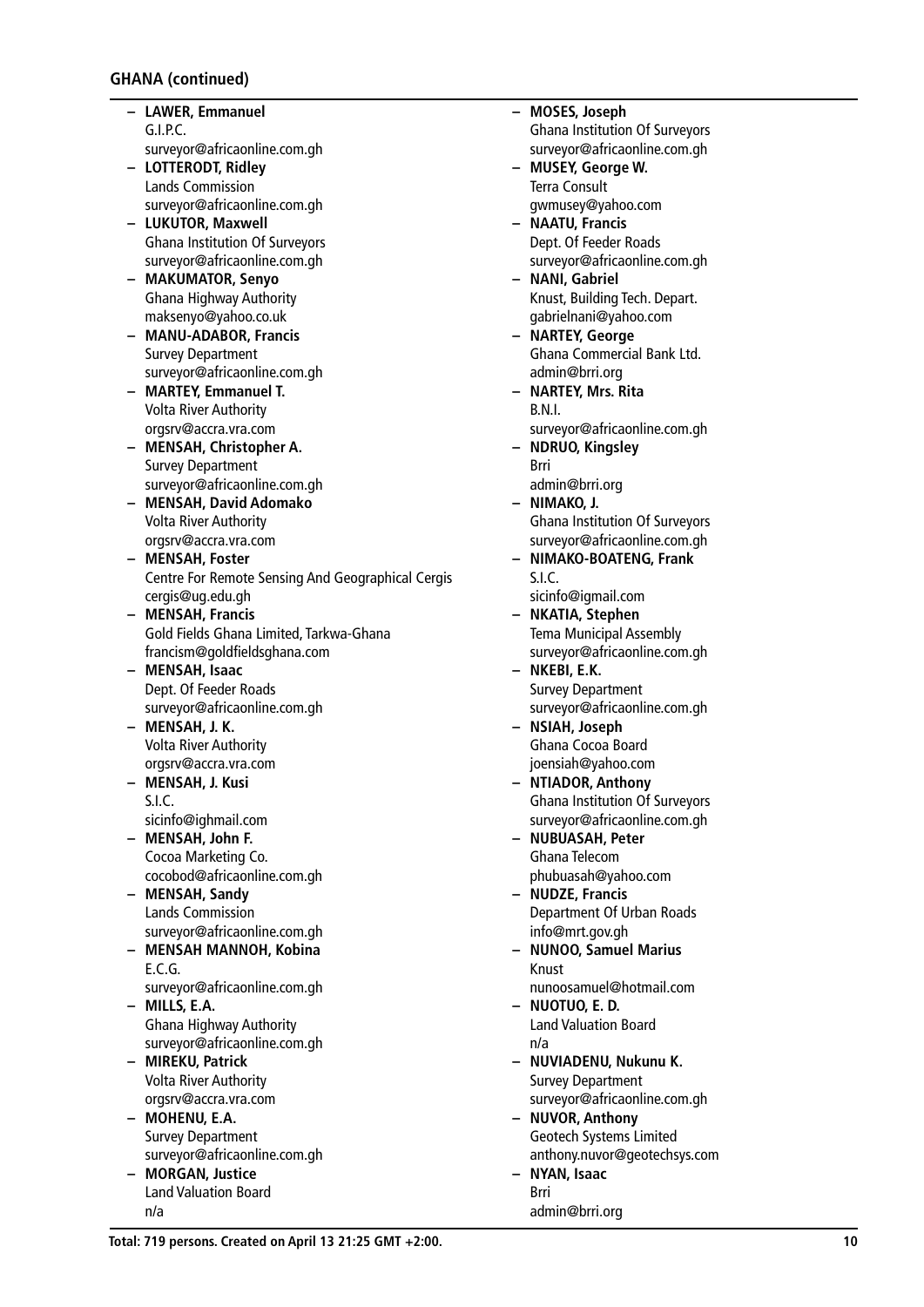- **– NYARI, Bakasi Sadiqu** Lands Commission surveyor@africaonline.com.gh
- **– NYARKO, Christiana** Land Valuation Board n/a
- **– NYARKO, Edward** Hfc Investment Service Ltd. yawasiamah2004@yahoo.co.uk
- **– NYARKO, Juliana Opoku** Land Valuation Board n/a
- **– OBENG, Patrick** Tema Development Corporation tdc@ghana.com
- **– OBENG-AYIREBI, Kofi** Oak Build Ltd. oakbeng@yahoo.com
- **– OBWAMAH, Francis C.** Ghana Institution Of Surveyors surveyor@africaonline.com.gh
- **– ODAME, Enoch Obiri** Addis Consult Ltd. eddis@wwwplus.com
- **– ODAMETEY, J.T.** Survey Department surveyor@africaonline.com.gh
- **– ODEI, Asare Bediako** Ghana Institution Of Surveyors surveyor@africaonline.com.gh
- **– ODOI-ATUA, Edward** Ghana Institution Of Surveyors surveyor@africaonline.com.gh
- **– ODOOM, Franklin Obeng** Volta River Authority orgsrv@accra.vra.com
- **– ODOTEI-NYANU, Dorothy** Land Valuation Board n/a
- **– ODURO-KWARTENG, Stephen** Lands Commission surveyor@africaonline.com.gh
- **– OFFEI, Doris** Ghana Institution Of Surveyors surveyor@africaonline.com.gh
- **– OFOLI-TIBBOH, Ahinakwa** Land Valuation Board n/a
- **– OFORI, Brenda Owusu** Volta River Authority orgsrv@accra.vra.com
- **– OFORI, William** Ghana Institution Of Surveyors surveyor@africaonline.com.gh
- **– OFORI-BOADU, Jones** Survey Department surveyor@africaonline.com.gh
- **– OFORI-DANKWAH, Emmanuel K.** Ghana Commercial Bank Ltd. n/a
- **– OHENEWA, Angela** Volta River Authority orgsrv@accra.vra.com
- **– OKANG, Ben** Ministry Of Lands, Forestry & Mines n/a
- **– OKANG, Joseph P.** Ghana Institution Of Surveyors surveyor@africaonline.com.gh
- **– OKRAKU, Nana Adwoa** Volta River Authority orgsrv@accra.vra.com
- **– OPOKU, C. L. U.** Land Valuation Board n/a
- **– OPOKU, Peter A.** Survey Department surveyor@africaonline.com.gh
- **– OPOKU, W.K.** Survey Department surveyor@africaonline.com.gh
- **– OPPONG, John Kwaku** Land Valuation Board n/a
- **– OPPONG, K.** Ghana Highway Authority surveyor@africaonline.com.gh
- **– OPPONG-ANTWI, Samuel** Survey Department surveyor@africaonline.com.gh
- **– OPPONG-YEHOAH, Frank** Hfc Investment Services Ltd. frankkoyuk@yahoo.co.uk
- **– ORHIN, Thomas Kojo** Comptran Engineering Planning Associate kojoorhin@yahoo.com
- **– OSAFO, Benjamin T.** Land Valuation Board n/a
- **– OSAFO, Desmond** Irs
- irsfa@ghana.com
- **– OSAFO-OSEI, Geoffrey** Ghana Institution Of Surveyors surveyor@africaonline.com.gh
- **– OSEI, Edward Mathaew Jnr.** Aesl
	- chief\_osei@yahoo.com
- **– OSEI-BOAKYE, Daniel Sai** Ghana Institution Of Surveyors surveyor@africaonline.com.gh
- **– OSEI-KORANTENG, Samuel** E.C.G.
- surveyor@africaonline.com.gh **– OSEI-SASU, George**
- Ghana Institution Of Surveyors surveyor@africaonline.com.gh **– OWUSU, Eric T.**
- Volta River Authority orgsrv@accra.vra.com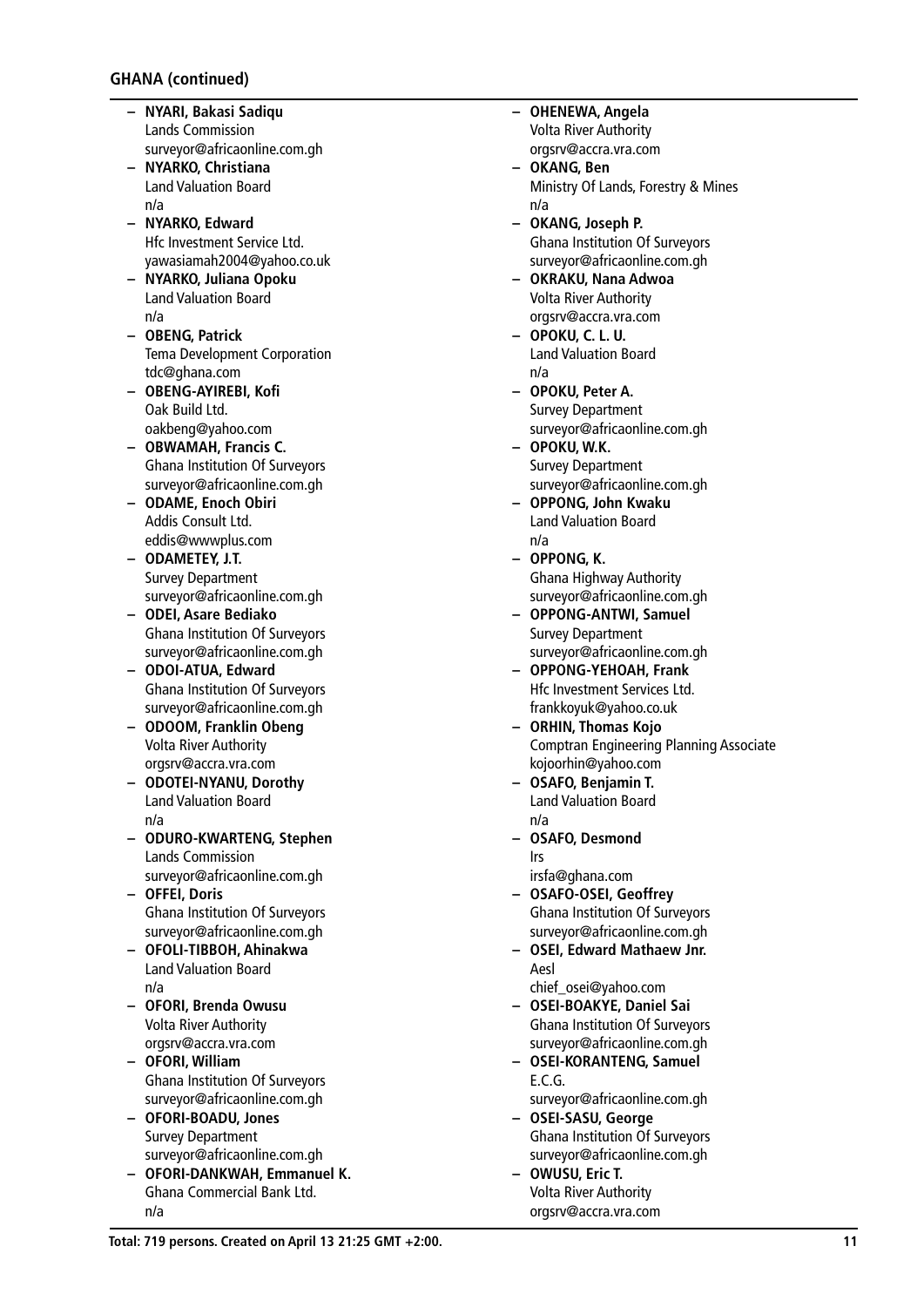- **– OWUSU, Joseph** Building And Road Research Institute admin@brri.org
- **– OWUSU, Peter Osei** Lands Commission surveyor@africaonline.com.gh
- **– OWUSU ANSAH, Maxwell** Geotech Systems Limited max.ansah@geotechsys.com
- **– OWUSU TAWIAH, K.** Building And Road Research Institute admin@brri.org
- **– OWUSU-ADJAPONG, Phyllis** Koaconsult odzee@yahoo.co.
- **– OWUSU-BEMPAH, Paul** Diamond Consult paulbempah@yahoo.com
- **– OWUSU-POKU, Kofi** Lands Commission surveyor@africaonline.com.gh
- **– OWUSU-SEKYERE, Kwaku** Ghana Institution Of Surveyors surveyor@africaonline.com.gh
- **– PADDY, Samuel** Survey Department surveyor@africaonline.com.gh
- **– PAINTSIL, Jonas Aryan** Survey Department surveyor@africaonline.com.gh
- **– PAINTSIL, Ruth Monica** Ghana Institution Of Surveyors surveyor@africaonline.com.gh
- **– PAKU, Joe Wilson** Ghana Institution Of Surveyors surveyor@africaonline.com.gh
- **– PEPRAH, Osei-Owusu** Lands Commission surveyor@africaonline.com
- **– PEPRAH-ASANTE, Gladys** Ghana Institution Of Surveyors surveyor@africaonline.com.gh
- **– PRAH, Nana** Estate Consult surveyor@africaonline.com.gh
- **– PRAH-OKINE, Mavis** Volta River Authority orgsrv@accra.vra.com
- **– PREKO, Daniel** Ashanti Goldfields Company Limited n/a
- **– PUKUNYIEM, Albert B.** Ghana Institution Of Surveyors surveyor@africaonline.com.gh
- **– QUARSHIE, Robertson T.** Survey Department surveyor@africaonline.com.gh
- **– QUARTEY, Nii Quarshie** Survey Department surveyor@africaonline.com.gh

**– QUAYE, A. Benjamin** Ghana Institution Of Surveyors surveyor@africaonline.com.gh **– QUAYE-KUMAH, Mrs. Ruth** Irs irsfa@ghana.com **– QUIST, Felix** Ghana Cocoa Board surveyor@africaonline.com.gh **– QUIST, Joseph Justice** Ghana Institution Of Surveyors surveyor@africaonline.com.gh **– RAZAK, Abdul** Lands Commission surveyor@africaonline.com.gh **– ROCKSON, Georgina** Ghana Institution Of Surveyors surveyor@africaonline.com.gh **– RUENGER, Mechthild** Gtz mechthild.ruenger@gtz.de **– RUFAI, Tanko M.** Ghana Institution Of Surveyors surveyor@africaonline.com.gh **– SAAKWA, Cyprian** Ghana Telecom awkass@yahoo.com **– SABBLAH, Eli** Department Of Feeder Roads sabblah@yahoo.co.uk **– SACKEY, Mrs. Gertrude** Lands Commission surveyor@africaonline.com.gh **– SACKEY-CLARK, Anita** Reime Ghana Ltd. anita.sacky@reime.no **– SAGIR, Mariam** Ghana Institution Of Surveyors surveyor@africaonline.com.gh **– SAGOE, Charles** Segu Consult segucon@hotmail.com **– SAGOE, Charles K.** Ghana Institution Of Surveyors surveyor@africaonline.com.gh **– SAM, Alfred S.** Ghana Institution Of Surveyors surveyor@africaonline.com.gh **– SAM, Veronica** Land Valuation Board n/a **– SAM-WOODE, Henry Frank** Volta River Authority orgsrv@accra.vra.com **– SARFO, Alex** Land Valuation Board n/a **– SARPONG, Daniel** Ssnit ssnit@ncs.com.gh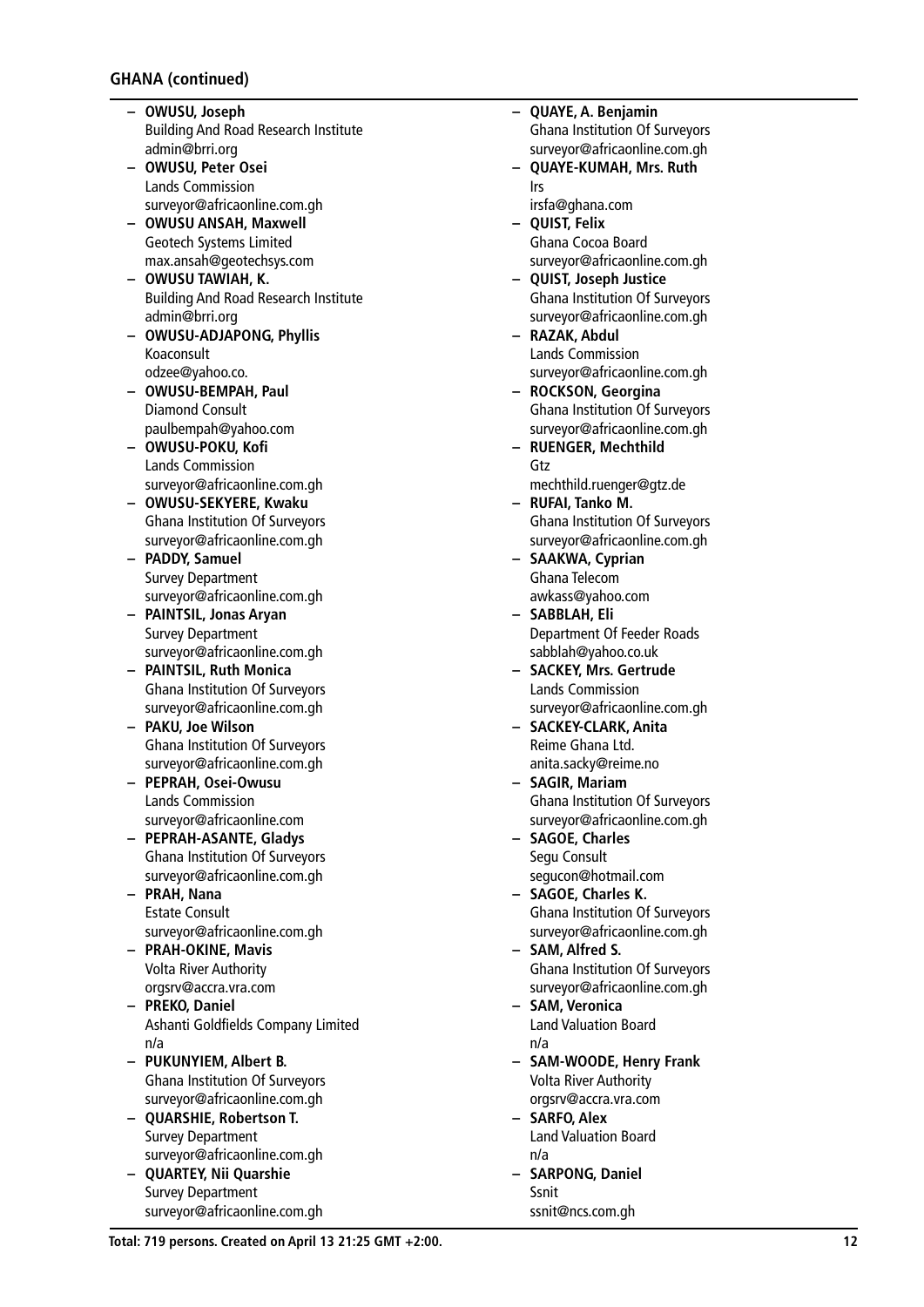- **– SEFA-DARKWA, Alfred** E.C.G. surveyor@africaonline.com.gh
- **– SEKYERE, Divine Comla** Ghana Institution Of Surveyors surveyor@africaonline.com.gh
- **– SEVOR, Benjamin** Ghana Telecom kwakutse@yahoo.com
- **– SIMPSON, T. K.** Ghana Institution Of Surveyors surveyor@africaonline.com.gh
- **– SISSUH, Lawrence Emmanuel** Merchant Bank merban\_services@merban
- **– SITTIE, Rebecca** Ghana Institution Of Surveyors surveyor@africaonline.com.gh
- **– SODJA-BOTCHWAY, Patrick** Survey Department surveyor@africaonline.com.gh
- **– SOWAH, Yvonne** Alpha Property Services alprosev@africaonline.com.gh
- **– STILES, Flora Petu** Tema Municipal Assembly surveyor@africaonline.com.gh
- **– SULEIMANA, Abubakar** Ghana Water Company surveyor@africaonline.com.gh
- **– TABIL, Marcus Amos** Survey Department surveyor@africaonline.com.gh
- **– TACHIE-MENSAH, George** Ghana Institution Of Surveyors surveyor@africaonline.com.gh
- **– TACKIE, Mrs. Hagar Nana Bema** Consolidated Properties Ltd. cihsd@africaonline.com.gh
- **– TAGOE, Samuel** E.C.G. surveyor@africaonline.com.gh
- **– TAIWO, Mrs. Angela** Property Investment Consultancy contact@propertyinvestmentghana.com
- **– TAKYI-MENSAH, Kwwame A.** Koaconsult admin@koaconsult.com
- **– TANKO, Seidu** Geotech Systems Limited seidu.tanko@geotechsys.com
- **– TENADU (SNR.), Kwame** Ghana Institution Of Surveyors surveyor@africaonline.com.gh
- **– TENKORANG, Joseph Ampofo** Ghana Institution Of Surveyors surveyor@africaonline.com.gh
- **– TENKORANG, Joseph Gyasi** Survey Department surveyor@africaonline.com.gh
- **– TETTEY, Edmund** Etc Cadsite Services surveyor@africaonline.com.gh
- **– TINYOGTAH BAISSANA, Anthony** Architectual & Engineering Services Ltd. n/a
- **– TORSU, Lucas Quarco** Survey Department surveyor@africaonline.com.gh
- **– TORTO, Nee Obodai** Geodata alwyn@idngh.com
- **– TWUMASI, Samuel Yaw** Ghana Institution Of Surveyors surveyor@africaonline.com.gh
- **– TWUMASI-BOAKYE, Alex** Department Of Urban Roads info@mrt.gov.gh
- **– WELBECK, Daniel T. T.** Ghana Institution Of Surveyors surveyor@africaonline.com.gh
- **– WIAFE, Victoria** Ghana Institution Of Surveyors surveyor@africaonline.com.gh
- **– WILKINSON, Clement N. L.** Ghana Institution Of Surveyors surveyor@africaonline.com.gh
- **– WILLIAMS, Kwabena** Irs
- irsfa@ghana.com **– VINCENT, Yeboah**
- Ga West District Assembly yvincent20@yahoo.com
- **– WOOD, Samuel Nathaniel Nana** Ghana Institution Of Surveyors surveyor@africaonline.com.gh
- **– YAWSON-ADJEI, Francis Kofi** Koaconsult
- admin@koaconsult.com **– YEBOAH, Francis**
- Brri admin@brri.org
- **– YEBOAH, Godwin** Rudan Limited rudanmail@rudanghana.com
- **– YEBOAH, Isaac Opong** Ghana Institution Of Surveyors surveyor@africaonline.com.gh
- **– YEBOAH, Stephen Kofi** Ghana Institution Of Surveyors surveyor@africaonline.com.gh
- **– YEBOAH AFARI, Yaw** Ghana Institution Of Surveyors surveyor@africaonline.com.gh
- **– YEMIDI, Mabel** Lands Commission surveyor@africaonline.com.gh
- **– YUSIF, Abdallah** Ghana Institution Of Surveyors surveyor@africaonline.com.gh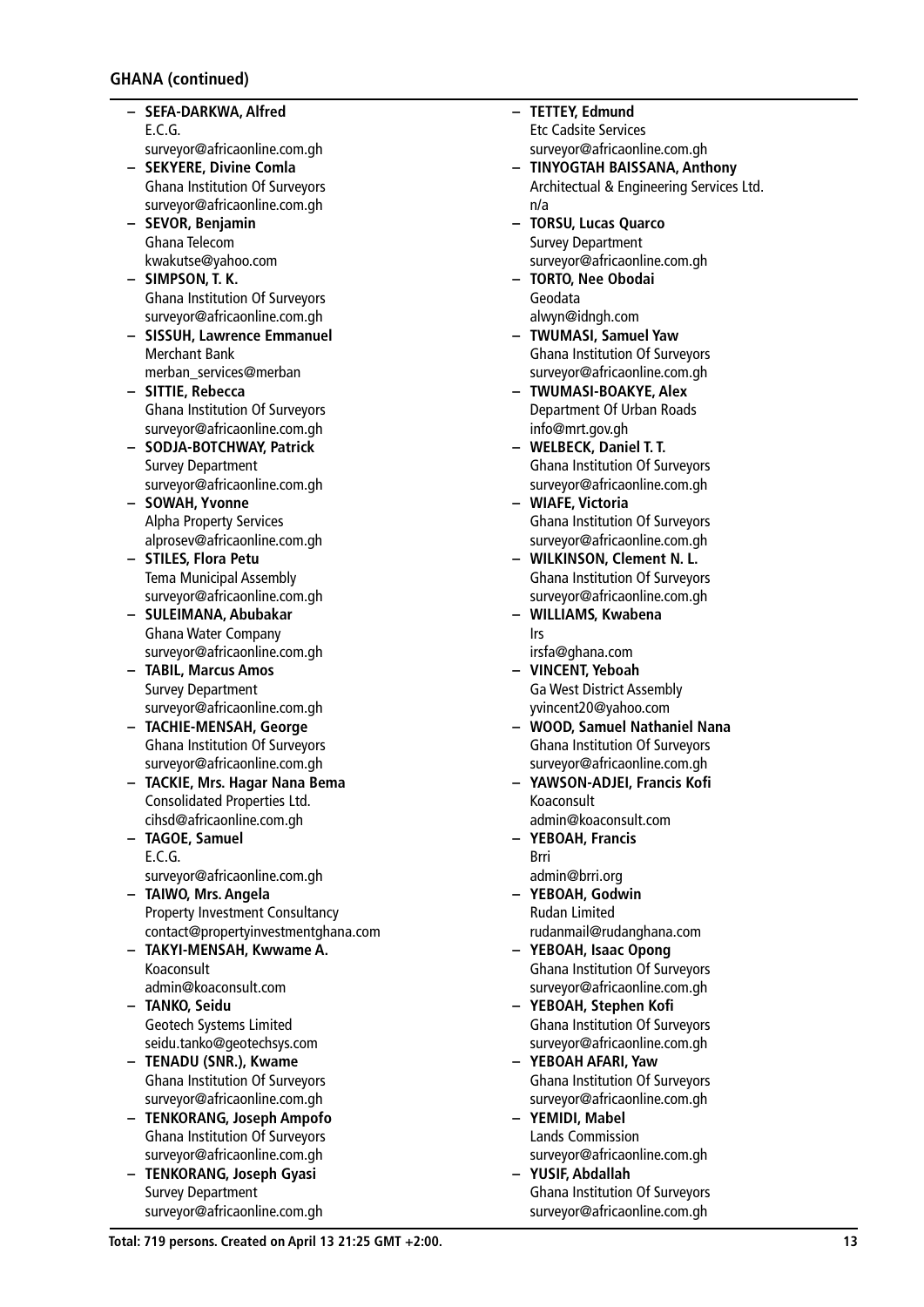- **– YUSIFU, Mohammed** Ghana Institution Of Surveyors surveyor@africaonline.com.gh
- **– ZIWU, Emmanuel Newlove Kwadzog** Ghana Institution Of Surveyors surveyor@africaonline.com.gh
- **– ZUOLO, C.T.** Irs irsfa@ghana.com

## **GREECE**

- **– APOSTOLATOS, Gerasimos** Technical Chamber Of Greece gapos@tee.gr
- **– CHARALABOS, Ioannidis** National Technical Univtechnical Chamber Of Greece chryssyp@survey.ntua.gr
- **– DANIILIDIS, Konstantinos** National Technical University Of Athens cosdan@central.ntua.gr
- **– POTSIOU, Chryssy** National Technical Univtechnical Chamber Of Greece chryssyp@survey.ntua.gr

## **GUINEA**

- **– AUGUSTINE, Obeng-Fori** Anglogold Ashanti Ltd aobeng-fori@anglogoldashanti.com.gn
- **– MAOMOU, Richard** Anglogold Ashanti Ltd rmaomou@anglogoldashanti.com.gn

#### **HONG KONG**

- **– WONG, Tn** FIG
	- wing98nz@netvigator.com
- **– YIP, Stephen** International Federation Of Surveyors smwyip@yahoo.com

#### **HUNGARY**

**– OSSKÓ, András** Fővárosi Földhivatal foldmeresv@foldhiv.hu

## **IRELAND**

**– GREENWAY, Iain** Ordnance Survey Ireland igreenway@compuserve.com

#### **ITALY**

- **– LUN, Johann Martin** Lun Surveying lun@dnet.it
- **– TÖRHÖNEN, Mika-Petteri** Fao Land Tenure Service mika.torhonen@fao.org

# **JAMAICA**

**– KNIGHT, Garfield** Geonett garfield.knight@geonett.com

#### **KENYA**

- **– AUGUSTINUS, Clarissa** Un-Habitat clarissa.augustinus@unhabitat.org
- **– CHEGE, Paul** Practical Action ( Formally Itdg) paul.chege@practicalaction.or.ke
- **– NABUTOLA, Wafula** Nairobi Central Business District Association nabutola@jubileekenya.com
- **– WESTMAN, Ulrik** Un-Habitat ulrik.westman@unhabitat.org

# **LEBANON**

**– SAADE, Yaacoub** C/O Order Of Surveyors – Lebanon comandoo1@yahoo.com

## **MALAYSIA**

**– TEO, Cheehai** Association Of Authorised Land Surveyors Malaysia chteo@geosurveys.com.my

#### **MALI**

- **– DAKOUO, Patrick** Anglogold Ashanti pdakouo@morila.com
- **– DIEFFAGA, Checkine Mamadou** Ministère Des Domaines - Gtz dieffaga@yahoo.fr
- **– DOULLA, Soumeila** Semos S.A. bdia@semos-sadiola.com
- **– SANGARÉ, Tiémoko** Linistère Des Domaines - Pafoc makantie@yahoo.fr
- **– SCHAEFER, Hans-Juergen** Ministère Des Domaines - Gtz hans-juergen.schaefer@gtz.de
- **– CABRERA, Ana Veronica (Anny)** International Hydrographic Bureau hgorziglia@ihb.mc

#### **MONACO**

**– GORZIGLIA, Hugo** International Hydrographic Bureau hgorziglia@ihb.mc

## **NAMIBIA**

**– OKAFOR, Uzo** Ministry Of Lands & Resettlement uzookaf@mweb.com.na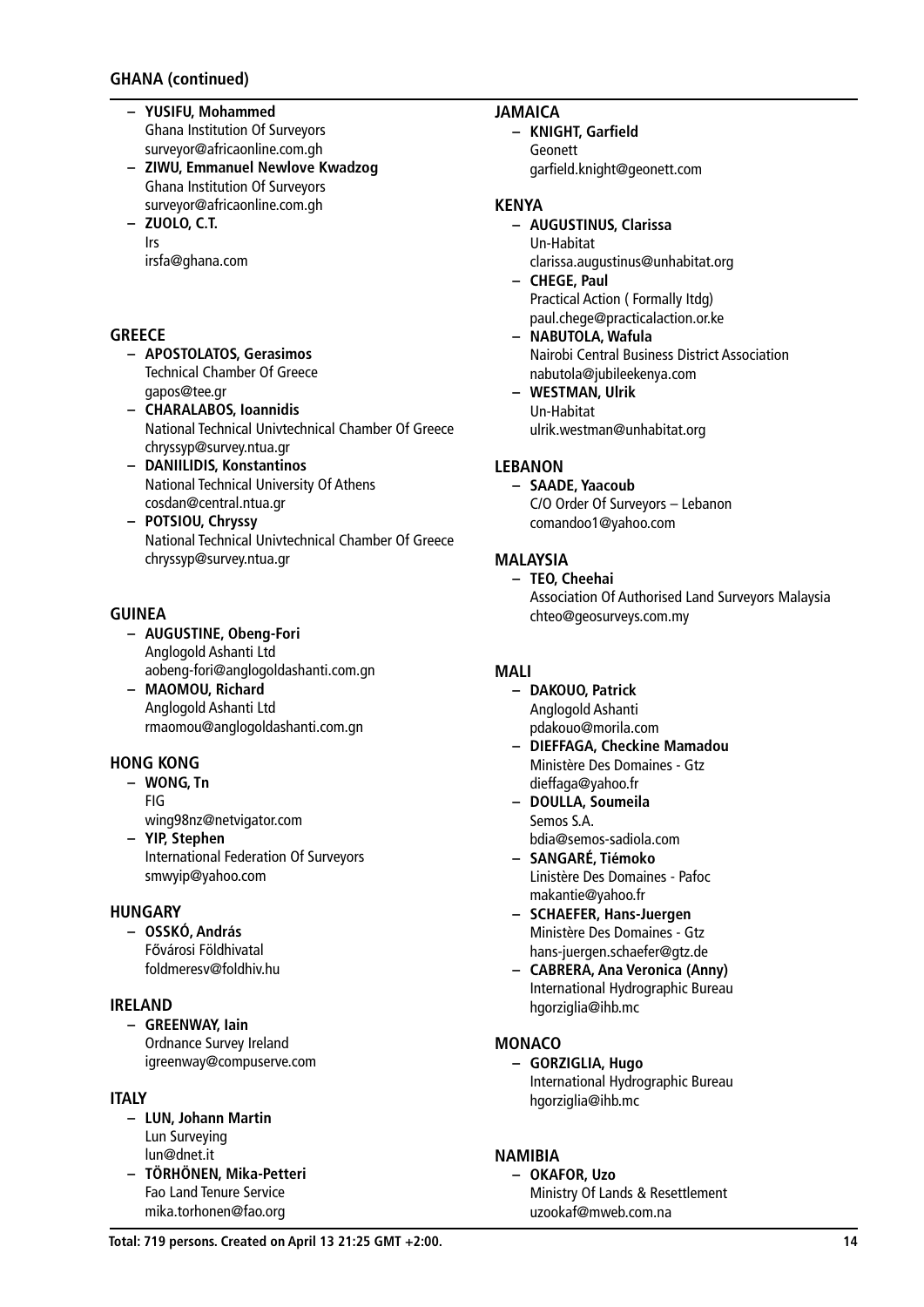## **NAMIBIA (continued)**

- **– TJATINDI, Vehupisa Kasuko** Directorate Of Survey And Mapping kasuko1@yahoo.co.uk
- **– BAARDA, Adriaantje** Cadastre, Land Registry And Mapping Agency lemmen@itc.nl

#### **NETHERLANDS**

- **– BARNASCONI, Godfried** Cadastre, Land Registry And Mapping Agency hanneke.dusseldorp@kadaster.nl
- **– LEMMEN, Christiaan** Cadastre, Land Registry And Mapping Agency lemmen@itc.nl
- **– MENDS, Theodora M.** Itc
- mends10215@itc.nl
- **– VAN ASPEREN, Paul** Ministry Of Transport, Works And Water Management pasperen@worldonline.nl
- **– VAN DER MOLEN, Paul** Cadastre, Land Registry And Mapping Agency paul.vandermolen@kadaster.nl

### **NEW ZEALAND**

**– GREENLAND, Adam** Land Information New Zealand agreenland@linz.govt.nz

#### **NIGER**

- **– MOUSSA LOUTOU, Sani** A . G .E .N smloutou@yahoo.fr
- **– MOUSTAPHA, Galadima** Techni-Consult tconsult@intnet.ne

#### **NIGERIA**

- **– A. O., Ogunola** Nigerian Institution Of Surveyors adeyanju22@yahoo.co.uk
- **– A. O., Ogunseye** Nigerian Institution Of Surveyors adeyanju22@yahoo.co.uk
- **– ABDUL RASHEED, Amidu** Department Of Estate Management btaluko@oauife.edu.ng or btaluko@yahoo.com
- **– ABEGUNDE, Albert, A.** Obafemi Awolowo University stegunde@yahoo.co.uk, abajesulo@yahoo.com
- **– ADEAGA, Bode** Nigerian Institution Of Surveyors adeyanju22@yahoo.co.uk
- **– ADELEYE, Adesokan Olufemi** Obafemi Awolowo University Ile-Ife Nigeria lasmol2001@yahoo.com
- **– ADELEYE, Olufemi Adesokan** Obafemi Awolowo University, Ile-Ife, Nigeria fadeleye@hotmail.com
- **– ADEOYE, Anthony** Aac Consulting aacogis@yahoo.com
- **– ADESANYA, Olubunmi** Nigerian Institution Of Surveyors adeyanju22@yahoo.co.uk
- **– ADEYANJU, Olatunde** Nigerian Institution Of Surveyors adeyanju22@yahoo.co.uk
- **– AFOA, Eben** Nigerian Institution Of Surveyors nissecgen@hotmail.com
- **– AFON, Abel Omoniyi** Obafemi Awolowo University abelafon@yahoo.com
- **– AGBAJE, Ganiy** National Space Research & Dev. Agency ganiy\_lancs03@yahoo.co.uk
- **– AJAYEOBA, Benjamin Adewole** Nigerian Institution Of Surveyors nissecgen@hotmail.com
- **– AJIBOYE, Solomon Omoniyi** Nigerian Institution Of Surveyors adeyanju22@yahoo.co.uk
- **– AKANBI OLUSAYO, Oyebanji** E Nigerian Institution Of Estate Surveyors And Val info@niesv.org
- **– AKINADE, Bashiru Ayoade** Nigerian Institution Of Surveyors adeyanju22@yahoo.co.uk
- **– AKINOLA, Alhai Isika Adisa** Nigerian Institution Of Surveyors nissecgen@hotmail.com
- **– AKINOLA, Shittu R.** Obafemi Awolowo University srakinola@yahoo.com
- **– AKINTOYE, Dayo** Land Registry, Lands Bureau, Governors Office n.a.
- **– AKPAN, Bassey James** Nigerian Institution Of Surveyors adeyanju@yahoo.co.uk
- **– ALFRED OLUBUKUNMI, Oduwaiye** N Igerian Institution Of Surveyors oduwaiye55@yahoo.com
- **– ALONGE, Abiodun Alene** Nigerian Institution Of Surveyors alonge60@yahoo.com
- **– AMADI, Joseph Wobo** Nigerian Institution Of Surveyors adeyanju22@yahoo.co.uk
- **– AMAKO, Eugene** Nigerian Institution Of Surveyors adeyanju22@yahoo.co.uk
- **– ANAEBONAM, Anthony Chimezie** Nigerian Institution Of Surveyors adeyanju22@yahoo.co.uk
- **– ANICHEBE, Cyril** Nigerian Institution Of Surveyors adeyanju22@yahoo.co.uk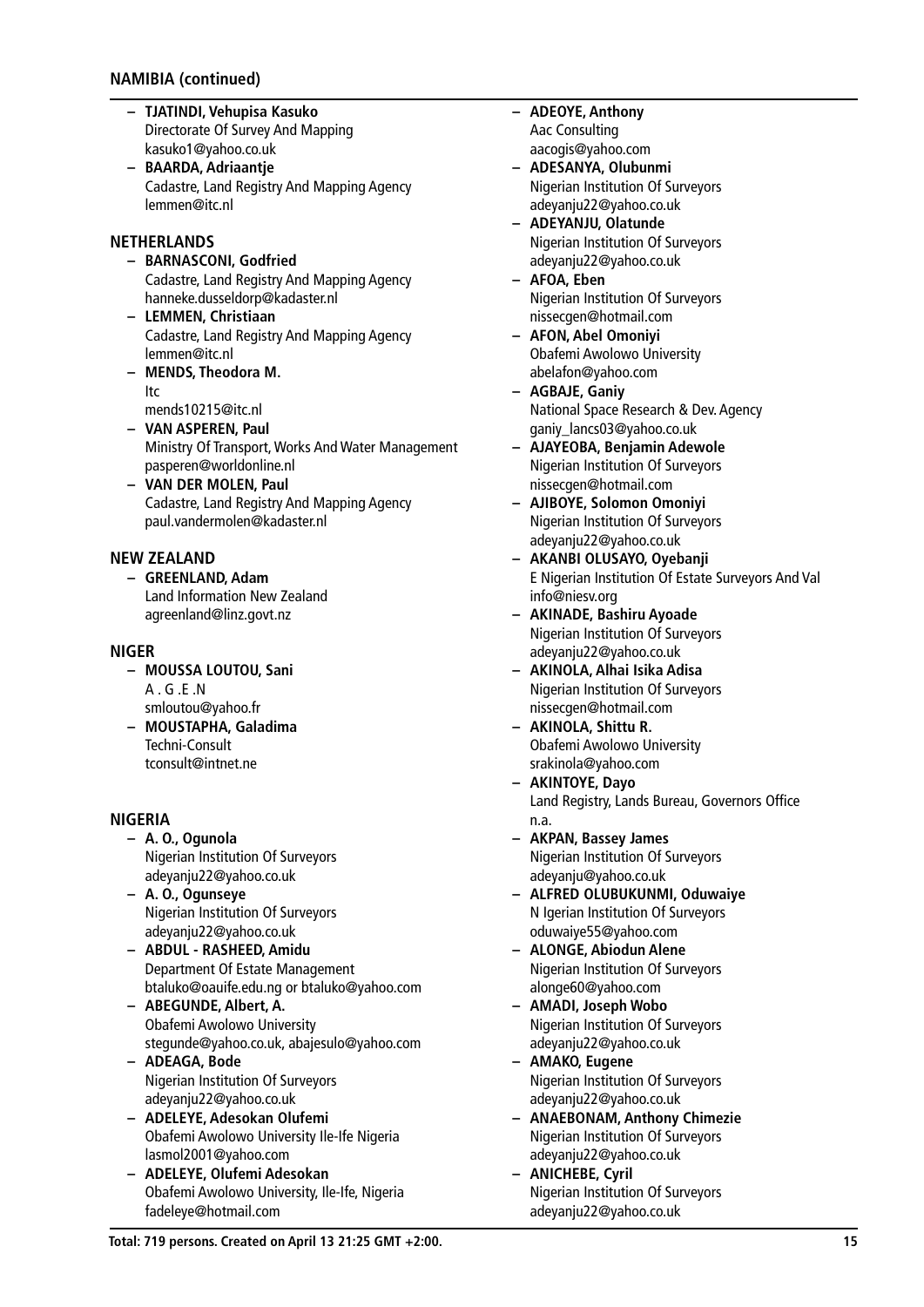# **NIGERIA (continued)**

- **– ARNOT, Bob** British Council bob.arnot add sjg.britishcouncil.org
- **– ASIKA, Luke** Nigerian Institution Of Surveyors adeyanju22@yahoo.co.uk
- **– ASOEGWU, Romanus** Surveyors Council Of Nigeria adeyanju22@yahoo.co.uk
- **– ASUELIMEN, Solomon** Nigerian Institution Of Surveyors adeyanju22@yahoo.co.uk
- **– ASUELIMEN, Sunny** Nigerian Institution Of Surveyors adeyanju22@yahoo.co.uk
- **– ATOLAGBE, Joshua** Nigerian Institution Of Surveyors adeyanju22@yahoo.co.uk
- **– ATSEN, Ishaya** Nigerian Institution Of Surveyors nissecgen@hotmail.com
- **– AYENI, Olubodun** University Of Lagos, Nigeria ooayeni@yahoo.com
- **– AYO, Fadipe** Nigerian Institution Of Surveyors adeyanju22@yahoo.co.uk
- **– AYODELE, Olatunde Samuel** Nigerian Institution Of Surveyors adeyanju22@yahoo.co.uk
- **– AZUONNU, Chimizie** N/A n/a
- **– BADAMASI, Tahir** Nigerian Institution Of Surveyors adeyanju22@yahoo.co.uk
- **– BAMDUPE, Joshua** The Nigerian Institute Of Quantity Surveyors jab@consults.com
- **– BARDE, Jatau** Nigerian Institution Of Surveyors adeyanju22@yahoo.co.uk
- **– BASHIR AYOADE, Akinade** Nigerian Institution Of Surveyors adeyanju22@yahoo.co.uk
- **– BILSHAKKA, Steve Fitka** Nigerian Institution Of Surveyors adeyanju22@yahoo.co.uk
- **– BIOKU, Niran** Nigerian Institution Of Surveyors adeyanju22@yahoo.co.uk
- **– BIOYE TAJUDEEN, Aluko** Department Of Estate Management btaluko@oauife.edu.ng or btaluko@yahoo.com
- **– CHUKU, Lawrence Wama** Nigerian Institution Of Surveyors adeyanju22@yahoo.co.uk
- **– CHUKWU, Ralph** Nigerian Institution Of Surveyors adeyanju22@yahoo.co.uk
- **– COLLINS, Uwenga U.** Nigerian Institution Of Surveyors nissecgen@hotmail.com **– DANGANA, Abdullahi** Nigerian Institution Of Surveyors adeyanju22@yahoo.co.uk **– DIDIGWU, Augustine Sunday** Enugu State University Of Science And Technology nissecenu2005@yahoo.com **– DR. OLAYIWOLA, Lasun** Obafemi Awolowo University, Ile-Ife, Nigeria fadeleye@hotmail.com **– DURODOLA, Emmanuel** Nigerian Institution Of Surveyors adeyanju22@yahoo.co.uk **– EDWARD, Obdi Chuka** ?? n/a **– EDWARD, Oboli Chuka** N7a n/a **– EGBUH, Innocent** Aero-Geodetic Services (Nig) Ltd aerogeodeticservices@yahoo.com; innocentegbuh@ yaho **– EIGBOBO, Raph** Nigerian Institution Of Surveyors adeyanju22@yahoo.co.uk **– ELOBI, Emeka** Nigerian Institution Of Surveyors adeyanju22@yahoo.co.uk **– EMEM P., Isang** Nigerian Institution Of Surveyors adeyanju22@yahoo.co.uk **– ESSIEN, Okokon** Nigerian Institution Of Surveyors adeyanju22@yahoo.co.uk **– ETUONOVBE, Angela** Nigerian Institution Of Surveyors adeyanju22@yahoo.co.uk **– EZE, Christian Vincent** Sfimg destiny4life98@yahoo.ca **– EZE, Williams Ejiofor** Sfimg info@youngestengineer.com **– FAJEMIROKUN, Francis** University Of Lagos, Lagos Nigeria proffaj@yahoo.com **– FAJOBI, Samuel Olatunji** Nigerian Institution Of Surveyors adeyanju22@yahoo.co.uk **– GANIYU, Agunbiade** Nigerian Institution Of Surveyors adeyanju22@yahoo.co.uk **– HILALI JIKAMSHI, Abubakar** Sakaw Survey (Nig) Ltd.
	- abubakarjikamshi@yahoo.com **– IGO, Goin**
	- Nigerian Institution Of Surveyors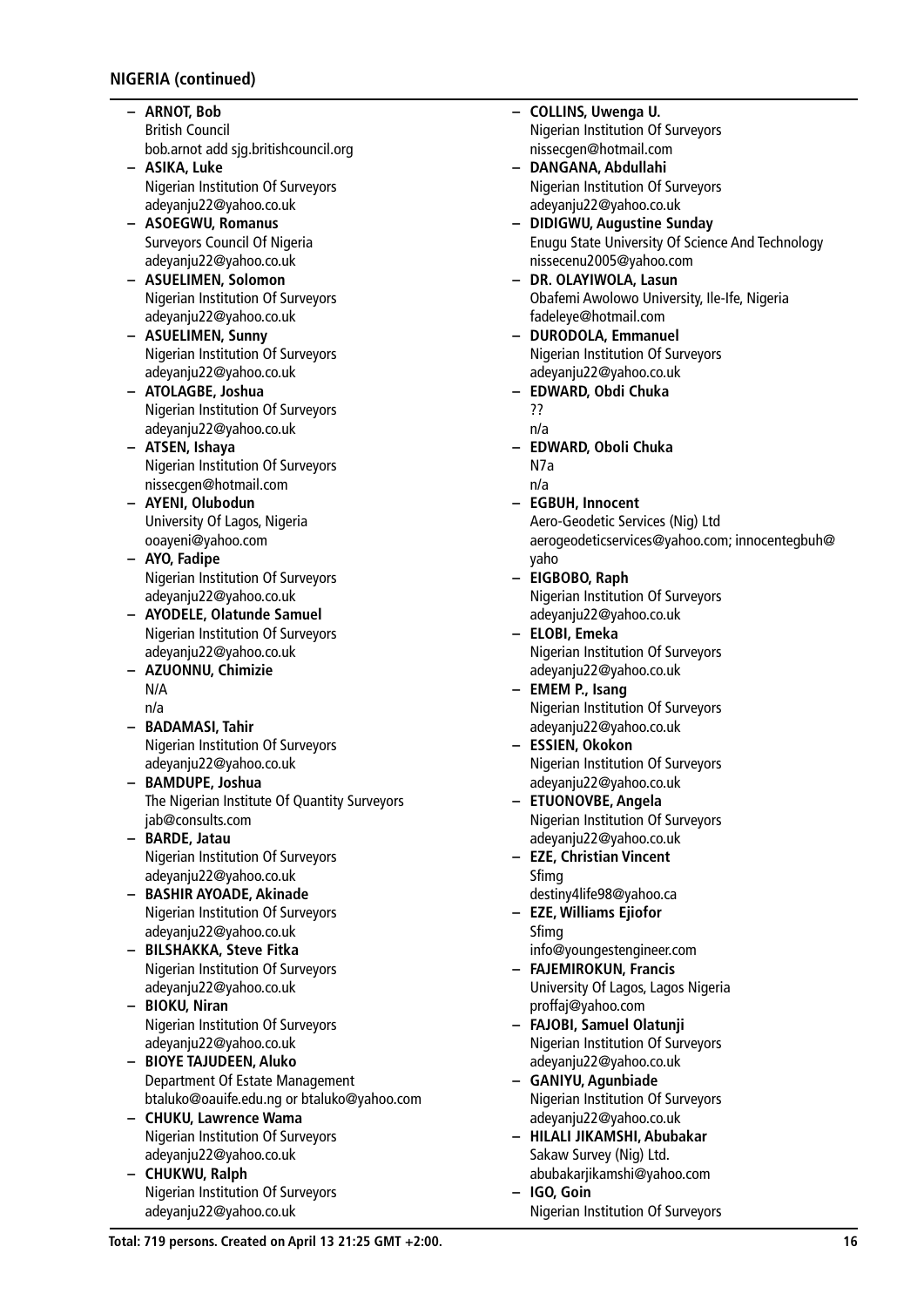adeyanju22@yahoo.co.uk

- **– IGWE, Chimezie Franklin** Nigerian Institution Of Surveyors adeyanju22@yahoo.co.uk
- **– INYANG, Udokan** Nigerian Institution Of Surveyors adeyanju22@yahoo.co.uk
- **– IRENEN, Akhigbe Klein** Nigerian Institution Of Surveyors adeyanju22@yahoo.co.uk
- **– IRO, Ismail** Agis Project roland\_klaus@consultant.com
- **– JIBRIL, Ibrahim Usman** Agis roland\_klaus@consultant.com
- **– JULIUS JOSEPH, Sambo** Nigerian Institution Of Surveyors adeyanju22@yahoo.co.uk
- **– KAREEM, Yahaya** Surveys Division yoneek2000@yahoo.com
- **– KASIM, Abdur-Razaq** Oak Surveys kolade@oaksurveys.com
- **– KLAUS, Roland** Agis Project roland\_klaus@consultant.com
- **– KUFONIYI, Olajide** Rectas kufoniyi@skannet.com.ng
- **– LAOYE, Akin** Nigerian Institution Of Surveyors adeyanju22@yahoo.co.uk
- **– MAIKANO, Yakubu** Nigerian Institution Of Surveyors adeyanju22@yahoo.co.uk
- **– MENSAH, Anthony** Aac Consulting aacogis@yahoo.com
- **– MYKAIL LASUN, Olayiwola** Obafemi Awolowo University Ile-Ife Nigeria lasmol2001@yahoo.com
- **– NDAH, Anthony V.** Cost-Link Associates (Q/S) cost-link@hyperia.com
- **– NDUKWE, Ndukwe K. S.** Surveyors Council Of Nigeria adeyanju22@yahoo.co.uk
- **– NGWU, Chiemeka** Teqbridge Limited cngwu@teqbridgeltd.com
- **– NJOKU, Onyekwere** Nigerian Institution Of Surveyors adeyanju22@yahoo.co.uk
- **– NWABICHIE, Clement** Surveyors Council Of Nigeria adeyanju22@yahoo.co.uk
- **– NWILO, Peter C.** University Of Lagos

pcnwilo@yahoo.com

- **– NWOKORO, Vincent Ezeani** Nigerian Institution Of Surveyors adeyanju22@yahoo.co.uk
- **– NYAMSE, Victor Okon** Nigerian Institution Of Surveyors adeyanju22@yahoo.uk
- **– O. J., Akinola** Nigerian Institution Of Surveyors adeyanju22@yahoo.co.uk
- **– OKAH-AVAE, Mathias** Nigerian Institution Of Surveyors adeyanju22@yahoo.co.uk
- **– OKEDELE, Emmanuel** Nigerian Institution Of Surveyors adeyanju22@yahoo.co.uk
- **– OKEKE, Chigbo Ejike** Nigerian Institution Of Surveyors adeyanju22@yahoo.co.uk
- **– OKEKE, Gabriel** Nigerian Institution Of Surveyors adeyanju22@yahoo.co.uk
- **– OKEKE, Ifeanyi** Nigerian Institution Of Surveyors adeyanju22@yahoo.co.uk
- **– OKOLI, Emma** Nigerian Institution Of Surveyors adeyanju22@yahoo.co.uk
- **– OKOYE, Clement Chukwunyelu** Nigerian Institution Of Surveyors adeyanju22@yahoo.co.uk
- **– OKUTINYANG, Mbim David** Etteh Aro & Partners mdokutinyang@yahoo.com
- **– OKWU, Joseph Johnson** Nigerian Institution Of Surveyors adeyanju22@yahoo.co.uk
- **– OLA, Charity** Nigerian Institution Of Surveyors adeyanju22@yahoo.co.uk
- **– OLABIYI, Adekunle** Nigerian Institution Of Surveyors adeyanju22@yahoo.co.uk
- **– OLAJUMOKE, Musibau** Zenith Nigergroup Company Limited zenithlos@yahoo.com, zenithwri@yahoo.com
- **– OLUFEMI, Odetunmibi** Nigerian Institution Of Surveyors adeyanju22@yahoo.co.uk
- **– OLUGBEMI, Joseph Olufemi** Nigerian Institution Of Surveyors adeyanju22@yahoo.co.uk
- **– OLUWAMOTEMI, Kayode** Nigerian Institution Of Surveyors adeyanju22@yahoo.co.uk
- **– OMATSOLA, Felicia Kassiene** Nigerian Institution Of Surveyors adeyanju22@yahoo.co.uk
- **– OMEILI, Mike** Nigerian Institution Of Surveyors

**Total: 719 persons. Created on April 13 21:25 GMT +2:00. 17**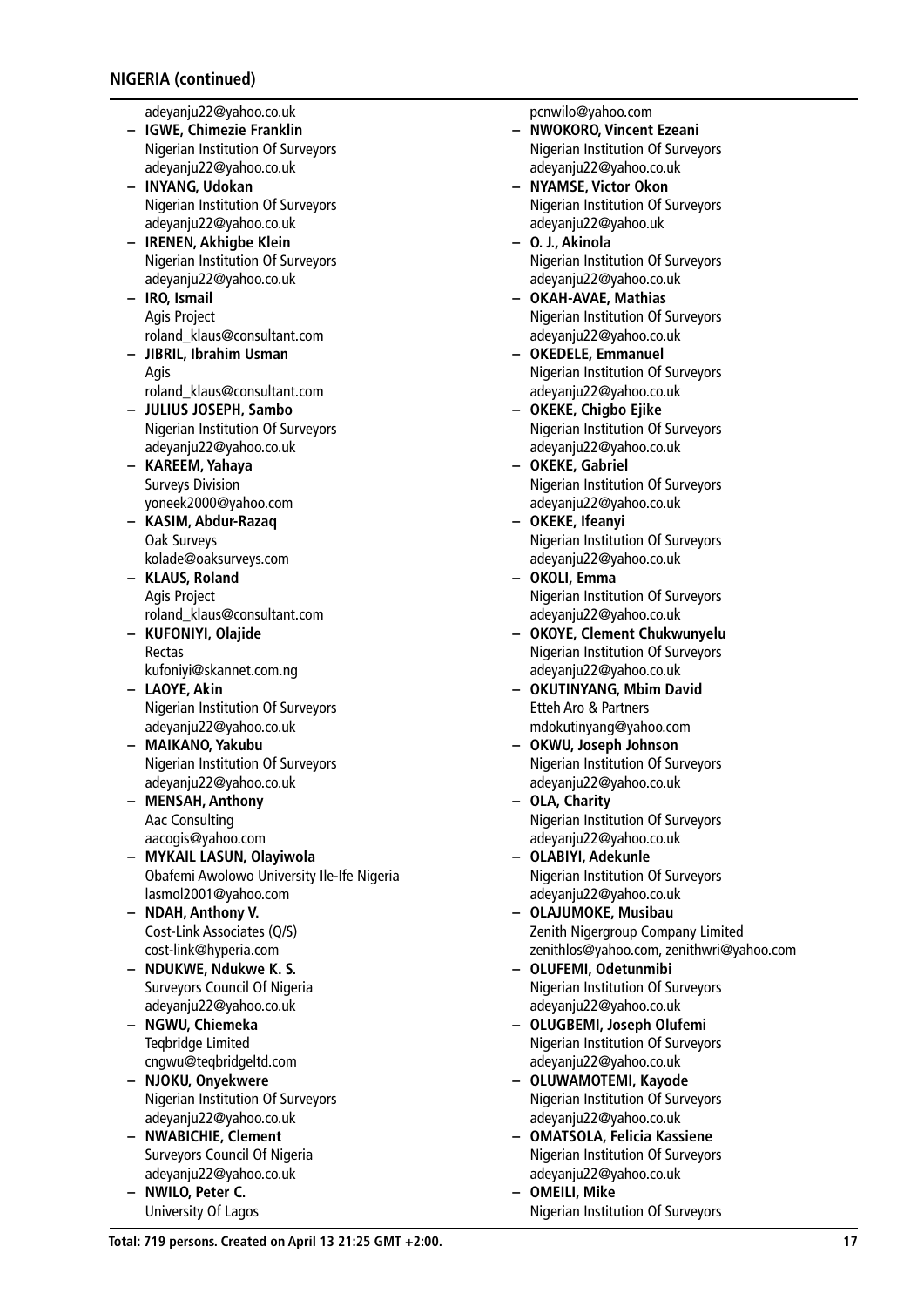## **NIGERIA (continued)**

adeyanju22@yahoo.co.uk

- **– ONYEKA, Eugene** Enugu State University Of Science And Technology econyeka@yahoo.com
- **– OREOLUWA, Oduwole** Nigerian Institution Of Surveyors adeyanju22@yahoo.co.uk
- **– OREPITAN, Alex** Nigerian Institution Of Surveyors adeyanju22@yahoo.co.uk
- **– ORIRE, Muritala Adebayo** Nigerian Institution Of Surveyors adeyanju22@yahoo.co.uk
- **– OVERARE, Francis Okudi** Nigerian Institution Of Surveyors nispresident@yahoo.com
- **– OWOLABI, Segun** Nigerian Institution Of Surveyors adeyanju22@yahoo.co.uk
- **– RAFIU S., Sobola** Nigerian Institution Of Surveyors adeyanju22@yahoo.co.uk
- **– ROTIMI, Ibrahim Mohammed** Nigerian Institution Of Surveyors nissecgen@hotmail.com
- **– S. JAHUN, Ibrahim** The Federal Polytechnic Bauchi ijahun@hotmail.com
- **– SAIDI, Sunday Babatunde** Nigerian Institution Of Surveyors adeyanju22@yahoo.co.uk
- **– SALAWUDEEN, Olaniyi Saheed** Federal School Of Surveying, Oyo sagasofts@yahoo.com
- **– SANI, Nuhu** Altruinco Services Limited sani-nuhu@usa.net
- **– SHOHIBARE, Khadijat** Nigerian Institution Of Surveyors adeyanju22@yahoo.co.uk
- **– SOLESI, Afolabi** Surveyors Council Of Nigeria adeyanju22@yahoo.co.uk
- **– SONEYE, Alabi** University Of Lagos asoneye@yahoo.com
- **– TAHIR, Badamasi** Nigerian Institution Of Surveyors adeyanju22@yahoo.co.uk
- **– THOMAS, Dabiri** Nigerian Institution Of Surveyors adeyanju22@yahoo.co.uk
- **– UGWU, Leonard** Nigerian Institution Of Surveyors adeyanju22@yahoo.co.uk
- **– UMAR, Nasir** Surveyors Council Of Nigeria adeyanju22@yahoo.co.uk
- **– UZOMA, Bartholomew** Nigerian Institution Of Surveyors

adeyanju22@yahoo.co.uk

- **– WILLIAMS, Enaefe** Nigerian Institution Of Surveyors adeyanju22@yahoo.co.uk
- **– VINCENT O., Olusola** Nigerian Insititution Of Surveyors adeyanju22@yahoo.co.uk
- **– WINSTON, Ayeni** Kaduna Polytechnics winayeni@y ahoo.com

### **POLAND**

**– LYSZKOWICZ, Adam** University Of Warmia And Mazury In Olsztyn adaml@uwm.edu.pl

## **PORTUGAL**

**– SANTOS, Paula** Tropical Research Institute santospaula@mail.telepac.pt cgeod@iict.pt

## **ROMANIA**

**– RADULESCU, Gheorghe Mugurel** North University gmtradulescu@yahoo.com

## **SINGAPORE**

- **– DAVIES, Phil** Sokkia Singapore Pte Ltd phil@sokkia.com.sg
- **– NORIKAZU, Watanabe** Sokkia Singapore Pte Ltd ron@sokkia.com.sg
- **– RIPUDAMAN, Vats** Sokkia Singapore Pte Ltd vats@sokkia.com.sg

# **SOUTH AFRICA**

- **– LANDMAN, Jacobus** Mangosuthu Technikon landman@julian.mantec.ac.za
- **– MCCLURE, Michael** Omnistar (Pty) Ltd mmcclure@omnistar.co.za
- **– WONNACOTT, Richard T** Chief Directorate : Surveys And Mapping rwonnacott@sli.wcape.gov.za

# **SWEDEN**

- **– ALLAMEHZADEH, Mahyar**
- The Swedish National Land Survey majall@lm.se
- **– ANDERSSON, Magdalena** The Swedish National Land Survey magdalena.andersson@lm.se
- **– FINNSTÖM, Åke** Lantmäteriet, National Land Survey Of Sweden ake.finnstrom@lm.se
- **– HOLLAND, Sheila**
	- Swedesurvey Ab